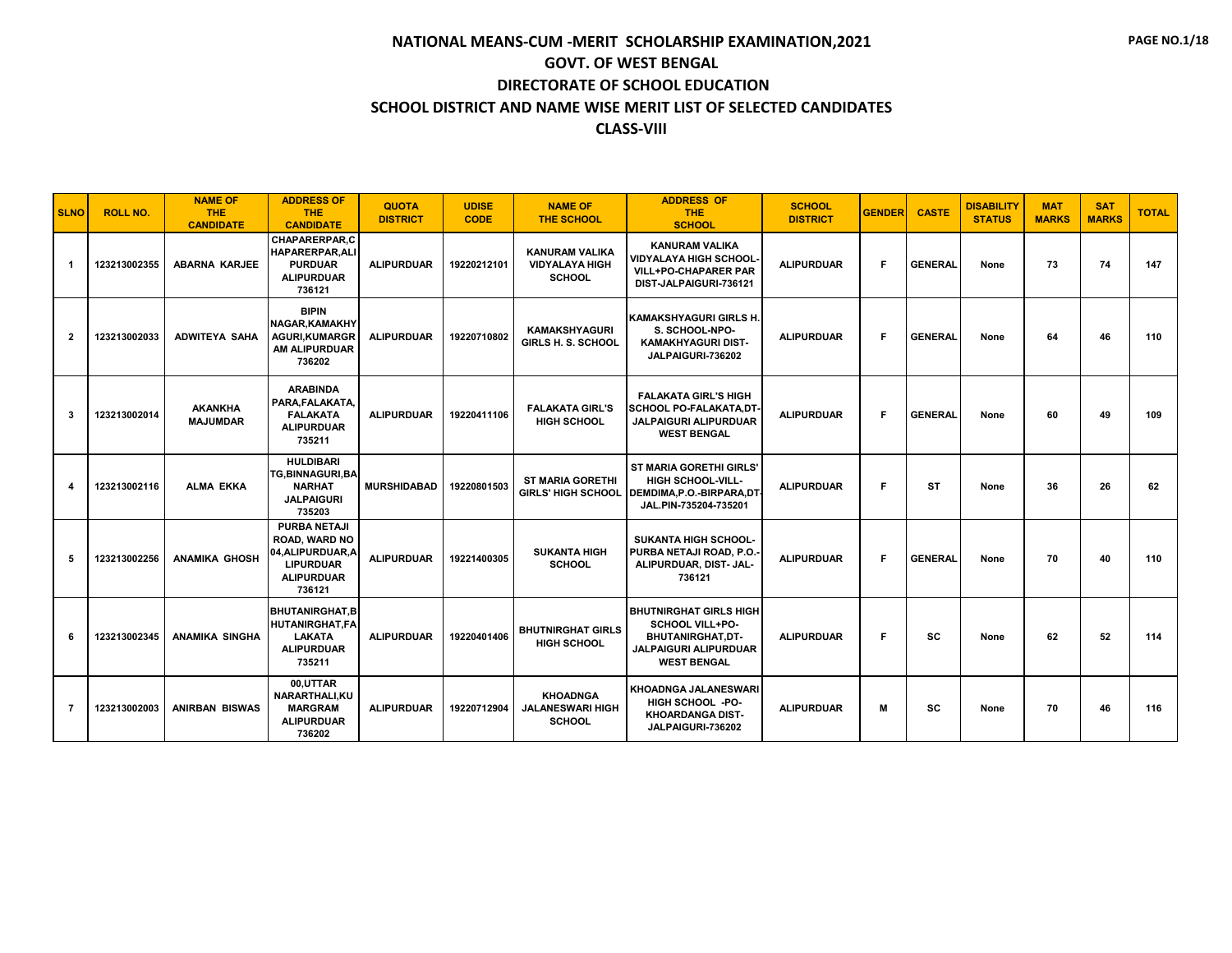| <b>SLNO</b> | <b>ROLL NO.</b> | <b>NAME OF</b><br><b>THE</b><br><b>CANDIDATE</b> | <b>ADDRESS OF</b><br><b>THE</b><br><b>CANDIDATE</b>                                                    | <b>QUOTA</b><br><b>DISTRICT</b> | <b>UDISE</b><br><b>CODE</b> | <b>NAME OF</b><br><b>THE SCHOOL</b>                      | <b>ADDRESS OF</b><br>THE.<br><b>SCHOOL</b>                                                                     | <b>SCHOOL</b><br><b>DISTRICT</b> | <b>GENDER</b> | <b>CASTE</b>   | <b>DISABILITY</b><br><b>STATUS</b> | <b>MAT</b><br><b>MARKS</b> | <b>SAT</b><br><b>MARKS</b> | <b>TOTAL</b> |
|-------------|-----------------|--------------------------------------------------|--------------------------------------------------------------------------------------------------------|---------------------------------|-----------------------------|----------------------------------------------------------|----------------------------------------------------------------------------------------------------------------|----------------------------------|---------------|----------------|------------------------------------|----------------------------|----------------------------|--------------|
| 8           | 123213002213    | <b>ANIRBAN</b><br><b>TALUKDAR</b>                | <b>NA.KHOARDANGA</b><br>,KUMARGRAM<br><b>ALIPURDUAR</b><br>736202                                      | <b>ALIPURDUAR</b>               | 19220711301                 | <b>KAMAKSHYAGURI</b><br><b>HIGH SCHOOL</b>               | <b>KAMAKSHYAGURI HIGH</b><br>SCHOOL-ILL+PO-<br><b>KAMAKHYAGURI DIST-</b><br>JALPAIGURI-736202                  | <b>ALIPURDUAR</b>                | M             | <b>GENERAL</b> | None                               | 70                         | 47                         | 117          |
| 9           | 123213002123    | <b>ANISHA KERKETTA</b>                           | <b>BIRPARA</b><br><b>TG.BIRPARA.BIRP</b><br><b>ARA ALIPURDUAR</b><br>735204                            | <b>MURSHIDABAD</b>              | 19220801503                 | <b>ST MARIA GORETHI</b><br><b>GIRLS' HIGH SCHOOL</b>     | ST MARIA GORETHI GIRLS'<br><b>HIGH SCHOOL-VILL-</b><br>DEMDIMA, P.O.-BIRPARA, DT<br>JAL.PIN-735204-735201      | <b>ALIPURDUAR</b>                | F             | <b>ST</b>      | None                               | 35                         | 27                         | 62           |
| 10          | 123213002217    | <b>ANJELA SAHA</b>                               | <b>FALAKAT</b><br>ROAD, ALIPURDU<br><b>AR.ALIPURDUAR</b><br><b>ALIPURDUAR</b><br>736121                | <b>ALIPURDUAR</b>               | 19221400702                 | <b>ALIPURDUAR</b><br><b>NEWTOWN GIRLS</b><br><b>HIGH</b> | <b>ALIPURDUAR NEWTOWN</b><br>GIRLS HIGH -P.O.-<br>ALIPURDUAR, DIST- JAL-<br>736121                             | <b>ALIPURDUAR</b>                | F             | <b>GENERAL</b> | None                               | 56                         | 53                         | 109          |
| 11          |                 | 123213002379 ANKET SUTRADHAR PAROKATA.SAMU       | <b>UTTAR</b><br>PAROKATA, UTTA<br>R<br><b>KTALA</b><br><b>ALIPURDUAR</b><br>736202                     | <b>ALIPURDUAR</b>               | 19220711301                 | <b>KAMAKSHYAGURI</b><br><b>HIGH SCHOOL</b>               | <b>KAMAKSHYAGURI HIGH</b><br>SCHOOL-ILL+PO-<br><b>KAMAKHYAGURI DIST-</b><br>JALPAIGURI-736202                  | <b>ALIPURDUAR</b>                | M             | <b>GENERAL</b> | None                               | 61                         | 42                         | 103          |
| 12          | 123213002016    | <b>ANKITA ROY</b>                                | <b>MADHYA</b><br><b>NARARTHALI.KHO</b><br>ARDANGA, KUMAR<br><b>GRAM</b><br><b>ALIPURDUAR</b><br>736202 | <b>ALIPURDUAR</b>               | 19220712903                 | <b>NIROBALA SMRITI</b><br><b>GIRLS HIGH SCHOOL</b>       | <b>NIROBALA SMRITI GIRLS</b><br><b>HIGH SCHOOL-PO-</b><br><b>KHOARDANGA DIST-</b><br>JALPAIGURI-736202         | <b>ALIPURDUAR</b>                | F             | <b>SC</b>      | None                               | 54                         | 36                         | 90           |
| 13          | 123213002090    | <b>ANNESHA SHOME</b>                             | <b>BASAK</b><br>PARA.GOPAL<br><b>BAGAN, MADARIH</b><br>AT ALIPURDUAR<br>735213                         | <b>ALIPURDUAR</b>               | 19220809402                 | <b>SISHUBARI HIGH</b><br><b>SCHOOL</b>                   | SISHUBARI HIGH SCHOOL-<br>SISHUBARIHAT, P.O.-<br>GOPAL BAGAN, DT-JAL.-<br>735213                               | <b>ALIPURDUAR</b>                | F             | <b>GENERAL</b> | None                               | 64                         | 49                         | 113          |
| 14          | 123213002216    | <b>ANOO KHARIA</b>                               | <b>BHATKAWA</b><br>TE, GAROPARA, KA<br><b>LCHINI</b><br><b>ALIPURDUAR</b><br>735217                    | <b>MURSHIDABAD</b>              | 19220801503                 | <b>ST MARIA GORETHI</b><br><b>GIRLS' HIGH SCHOOL</b>     | <b>ST MARIA GORETHI GIRLS'</b><br><b>HIGH SCHOOL-VILL-</b><br>DEMDIMA.P.O.-BIRPARA.DT<br>JAL.PIN-735204-735201 | <b>ALIPURDUAR</b>                | F             | <b>ST</b>      | None                               | 41                         | 21                         | 62           |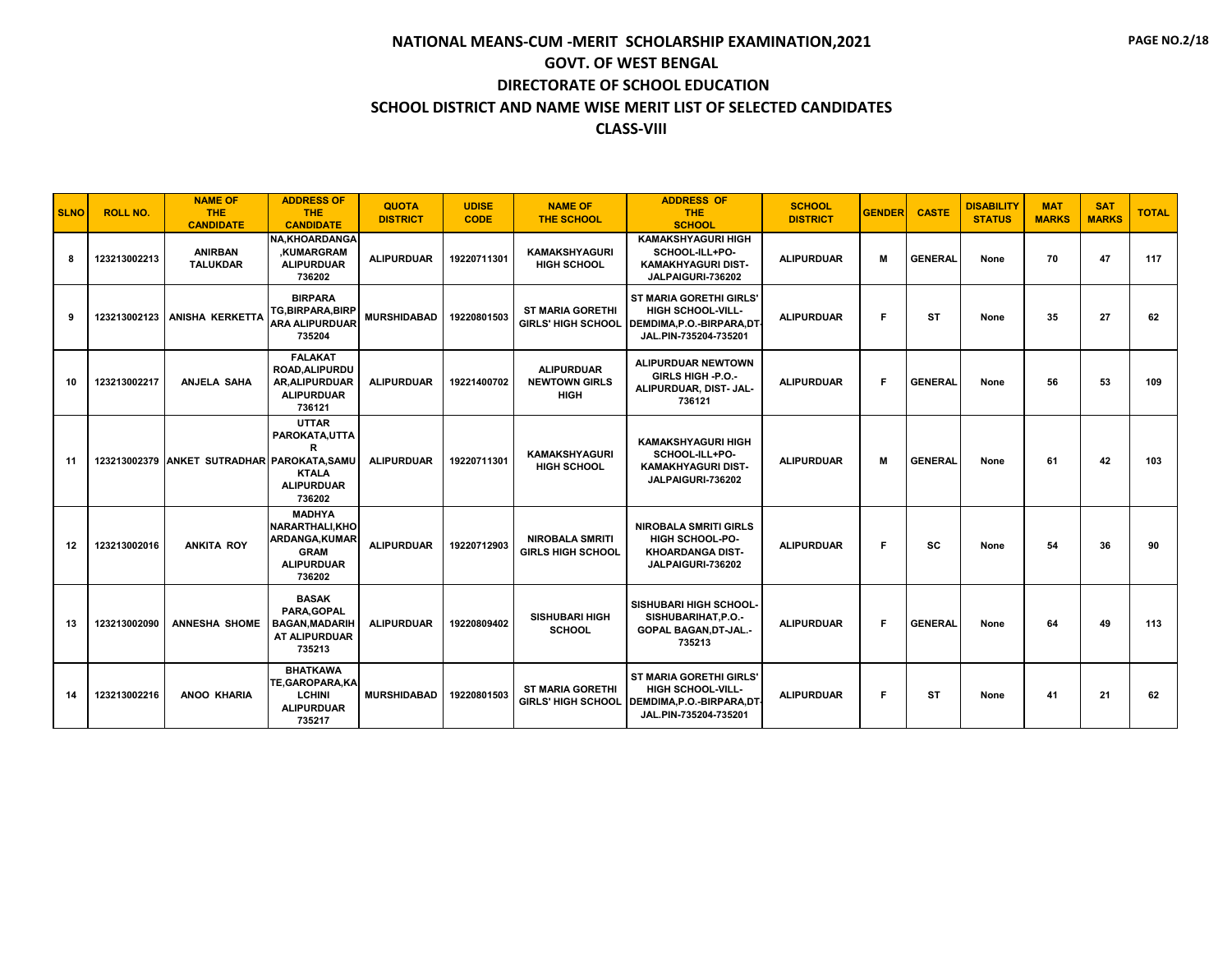| <b>SLNO</b> | <b>ROLL NO.</b> | <b>NAME OF</b><br><b>THE</b><br><b>CANDIDATE</b> | <b>ADDRESS OF</b><br><b>THE</b><br><b>CANDIDATE</b>                                                                               | <b>QUOTA</b><br><b>DISTRICT</b> | <b>UDISE</b><br><b>CODE</b> | <b>NAME OF</b><br><b>THE SCHOOL</b>            | <b>ADDRESS OF</b><br><b>THE</b><br><b>SCHOOL</b>                                                                                                              | <b>SCHOOL</b><br><b>DISTRICT</b> | <b>GENDER</b> | <b>CASTE</b>   | <b>DISABILITY</b><br><b>STATUS</b> | <b>MAT</b><br><b>MARKS</b> | <b>SAT</b><br><b>MARKS</b> | <b>TOTAL</b> |
|-------------|-----------------|--------------------------------------------------|-----------------------------------------------------------------------------------------------------------------------------------|---------------------------------|-----------------------------|------------------------------------------------|---------------------------------------------------------------------------------------------------------------------------------------------------------------|----------------------------------|---------------|----------------|------------------------------------|----------------------------|----------------------------|--------------|
| 15          | 123213002042    | <b>ANUJ ROY BASUNIA</b>                          | JADABPALLI.FAL<br>AKATA, FALAKATA<br><b>ALIPURDUAR</b><br>735211                                                                  | <b>ALIPURDUAR</b>               | 19220411501                 | <b>FALAKATA HIGH</b><br><b>SCHOOL</b>          | <b>FALAKATA HIGH SCHOOL-</b><br>PO-FALAKATA, DT-<br>JALPAIGURI, PIN-735211-<br>735211                                                                         | <b>ALIPURDUAR</b>                | M             | <b>SC</b>      | None                               | 68                         | 37                         | 105          |
| 16          |                 | 123213002210 ANWESHA MANDAL                      | JOGENDRAPUR.J<br><b>OGENDRAPUR.FA</b><br><b>LAKATA</b><br><b>ALIPURDUAR</b><br>735211                                             | <b>ALIPURDUAR</b>               | 19220411105                 | <b>FALAKATA SUBHASH</b><br><b>GIRL'S HIGH</b>  | <b>FALAKATA SUBHASH</b><br><b>GIRL'S HIGH PO-</b><br>FALAKATA, VIA-<br>FALAKATA, THANA-<br>FALAKATA, DT-JALPAIGURI<br><b>ALIPURDUAR WEST</b><br><b>BENGAL</b> | <b>ALIPURDUAR</b>                | F.            | <b>SC</b>      | None                               | 67                         | 29                         | 96           |
| 17          | 123213002056    | <b>ARGHA KUNDU</b>                               | <b>WARD NO</b><br>05, ALIPURDUAR, A<br><b>LIPURDUAR</b><br><b>ALIPURDUAR</b><br>736121                                            | <b>ALIPURDUAR</b>               | 19221400804                 | <b>MC WILLIAM HIGH</b><br><b>SCHOOL</b>        | <b>MC WILLIAM HIGH SCHOOL</b><br>NEWTOWN, P.O.-<br>ALIPURDUAR COURT, DIST-<br>JAL-736122                                                                      | <b>ALIPURDUAR</b>                | M             | <b>GENERAL</b> | None                               | 66                         | 53                         | 119          |
| 18          | 123213002208    | <b>ARIJIT KUMAR DE</b>                           | <b>MASALLAPATTY.F</b><br>ALAKATA,FALAKA<br><b>TA ALIPURDUAR</b><br>735211                                                         | <b>ALIPURDUAR</b>               | 19220411501                 | <b>FALAKATA HIGH</b><br><b>SCHOOL</b>          | <b>FALAKATA HIGH SCHOOL-</b><br>PO-FALAKATA, DT-<br>JALPAIGURI, PIN-735211-<br>735211                                                                         | <b>ALIPURDUAR</b>                | M             | <b>GENERAL</b> | None                               | 61                         | 50                         | 111          |
| 19          | 123213002342    | <b>ARPITA KAR</b>                                | JOYCHANDPUR.B<br><b>ALASUNDAR.FAL</b><br><b>AKATA</b><br><b>ALIPURDUAR</b><br>735211                                              | <b>ALIPURDUAR</b>               | 19220401406                 | <b>BHUTNIRGHAT GIRLS</b><br><b>HIGH SCHOOL</b> | <b>BHUTNIRGHAT GIRLS HIGH</b><br><b>SCHOOL VILL+PO-</b><br>BHUTANIRGHAT, DT-<br><b>JALPAIGURI ALIPURDUAR</b><br><b>WEST BENGAL</b>                            | <b>ALIPURDUAR</b>                | F             | <b>GENERAL</b> | None                               | 60                         | 43                         | 103          |
| 20          | 123213002069    | <b>ASIT DEBNATH</b>                              | <b>UTTAR</b><br><b>KAMAKHYAGURI.</b><br><b>ANANDA</b><br>NAGAR, KAMAKHY<br><b>AGURI,KUMARGR</b><br><b>AM ALIPURDUAR</b><br>736202 | <b>ALIPURDUAR</b>               | 19220711301                 | <b>KAMAKSHYAGURI</b><br><b>HIGH SCHOOL</b>     | <b>KAMAKSHYAGURI HIGH</b><br>SCHOOL-ILL+PO-<br><b>KAMAKHYAGURI DIST-</b><br>JALPAIGURI-736202                                                                 | <b>ALIPURDUAR</b>                | M             | <b>GENERAL</b> | None                               | 69                         | 35                         | 104          |
| 21          | 123213002133    | <b>AVISHEK DAS</b>                               | KHOLTA, KHOLTA.<br><b>PUNDIBARI KOCH</b><br><b>BIHAR 736121</b>                                                                   | <b>ALIPURDUAR</b>               | 19221401804                 | <b>ALIPURDUAR HIGH</b><br><b>SCHOOL</b>        | <b>ALIPURDUAR HIGH</b><br>SCHOOL-P.O.-<br>ALIPURDUAR, DIST- JAL-<br>736121                                                                                    | <b>ALIPURDUAR</b>                | M             | <b>GENERAL</b> | None                               | 73                         | 54                         | 127          |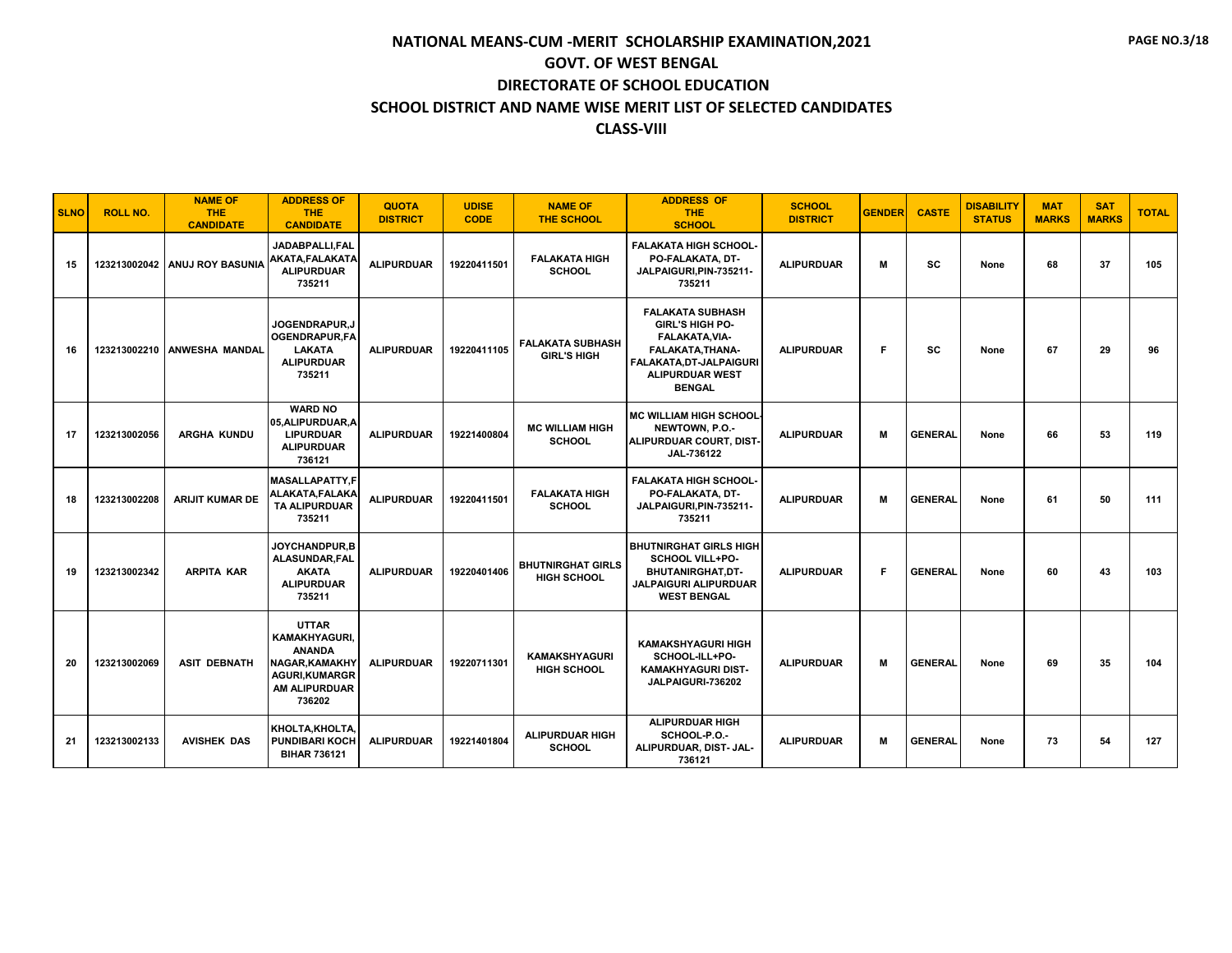| <b>SLNO</b> | <b>ROLL NO.</b> | <b>NAME OF</b><br><b>THE</b><br><b>CANDIDATE</b> | <b>ADDRESS OF</b><br><b>THE</b><br><b>CANDIDATE</b>                                                                 | <b>QUOTA</b><br><b>DISTRICT</b> | <b>UDISE</b><br><b>CODE</b> | <b>NAME OF</b><br><b>THE SCHOOL</b>               | <b>ADDRESS OF</b><br><b>THE</b><br><b>SCHOOL</b>                                                                                                              | <b>SCHOOL</b><br><b>DISTRICT</b> | <b>GENDER</b> | <b>CASTE</b>   | <b>DISABILITY</b><br><b>STATUS</b> | <b>MAT</b><br><b>MARKS</b> | <b>SAT</b><br><b>MARKS</b> | <b>TOTAL</b> |
|-------------|-----------------|--------------------------------------------------|---------------------------------------------------------------------------------------------------------------------|---------------------------------|-----------------------------|---------------------------------------------------|---------------------------------------------------------------------------------------------------------------------------------------------------------------|----------------------------------|---------------|----------------|------------------------------------|----------------------------|----------------------------|--------------|
| 22          | 123213002121    | <b>AYUSHI NANDI</b>                              | <b>UTTAR</b><br><b>KAMAKHYAGURI.</b><br><b>KAMAKHYAGURI</b><br><b>KUMARGRAMDUA</b><br><b>R ALIPURDUAR</b><br>736202 | <b>ALIPURDUAR</b>               | 19220710802                 | <b>KAMAKSHYAGURI</b><br><b>GIRLS H. S. SCHOOL</b> | <b>KAMAKSHYAGURI GIRLS H.</b><br>S. SCHOOL-NPO-<br><b>KAMAKHYAGURI DIST-</b><br>JALPAIGURI-736202                                                             | <b>ALIPURDUAR</b>                | F.            | <b>GENERAL</b> | None                               | 61                         | 47                         | 108          |
| 23          | 123213002046    | <b>BASANA</b><br><b>SUTRADHAR</b>                | N0070.BALASUND<br>AR, FALAKATA<br><b>ALIPURDUAR</b><br>735211                                                       | <b>ALIPURDUAR</b>               | 19220401406                 | <b>BHUTNIRGHAT GIRLS</b><br><b>HIGH SCHOOL</b>    | <b>BHUTNIRGHAT GIRLS HIGH</b><br><b>SCHOOL VILL+PO-</b><br>BHUTANIRGHAT,DT-<br><b>JALPAIGURI ALIPURDUAR</b><br><b>WEST BENGAL</b>                             | <b>ALIPURDUAR</b>                | F             | <b>GENERAL</b> | None                               | 64                         | 60                         | 124          |
| 24          | 123213002045    | BASUDEV BARMAN PAROKATA, SAMU                    | <b>MADHYA</b><br>PAROKATA, UTTA<br>R<br><b>KTALA</b><br><b>ALIPURDUAR</b><br>736202                                 | <b>ALIPURDUAR</b>               | 19220711301                 | <b>KAMAKSHYAGURI</b><br><b>HIGH SCHOOL</b>        | <b>KAMAKSHYAGURI HIGH</b><br>SCHOOL-ILL+PO-<br><b>KAMAKHYAGURI DIST-</b><br>JALPAIGURI-736202                                                                 | <b>ALIPURDUAR</b>                | M             | <b>SC</b>      | None                               | 52                         | 35                         | 87           |
| 25          | 123213002162    | <b>BIBEKASHISH</b><br><b>BARMAN</b>              | N0023.BALASUND<br><b>AR.GHOKSADANG</b><br>A KOCH BIHAR<br>735211                                                    | <b>ALIPURDUAR</b>               | 19220401307                 | <b>BHUTANIRGHAT HIGH</b><br><b>SCHOOL</b>         | <b>BHUTANIRGHAT HIGH</b><br><b>SCHOOL VILL-</b><br>BHUTANIRGHAT, DT-<br>JALPAIGURI ALIPURDUAR<br><b>WEST BENGAL</b>                                           | <b>ALIPURDUAR</b>                | M             | <b>SC</b>      | None                               | 54                         | 33                         | 87           |
| 26          | 123213002359    | <b>BISWAJOTI DEY</b>                             | <b>SURJANAGAR</b><br><b>WARD NO</b><br>09, ALIPURDUAR<br><b>COURT, ALIPURDU</b><br><b>AR ALIPURDUAR</b><br>736122   | <b>ALIPURDUAR</b>               | 19221400804                 | <b>MC WILLIAM HIGH</b><br><b>SCHOOL</b>           | <b>MC WILLIAM HIGH SCHOOL</b><br>NEWTOWN, P.O.-<br>ALIPURDUAR COURT, DIST-<br>JAL-736122                                                                      | <b>ALIPURDUAR</b>                | M             | <b>GENERAL</b> | None                               | 65                         | 51                         | 116          |
| 27          | 123213002237    | <b>BRISHTI DAS</b>                               | KUNJANAGAR.MA<br><b>IRADANGA.FALAK</b><br><b>ATA ALIPURDUAR</b><br>735211                                           | <b>ALIPURDUAR</b>               | 19220411105                 | <b>FALAKATA SUBHASH</b><br><b>GIRL'S HIGH</b>     | <b>FALAKATA SUBHASH</b><br><b>GIRL'S HIGH PO-</b><br>FALAKATA, VIA-<br>FALAKATA, THANA-<br>FALAKATA, DT-JALPAIGURI<br><b>ALIPURDUAR WEST</b><br><b>BENGAL</b> | <b>ALIPURDUAR</b>                | F             | <b>SC</b>      | None                               | 60                         | 37                         | 97           |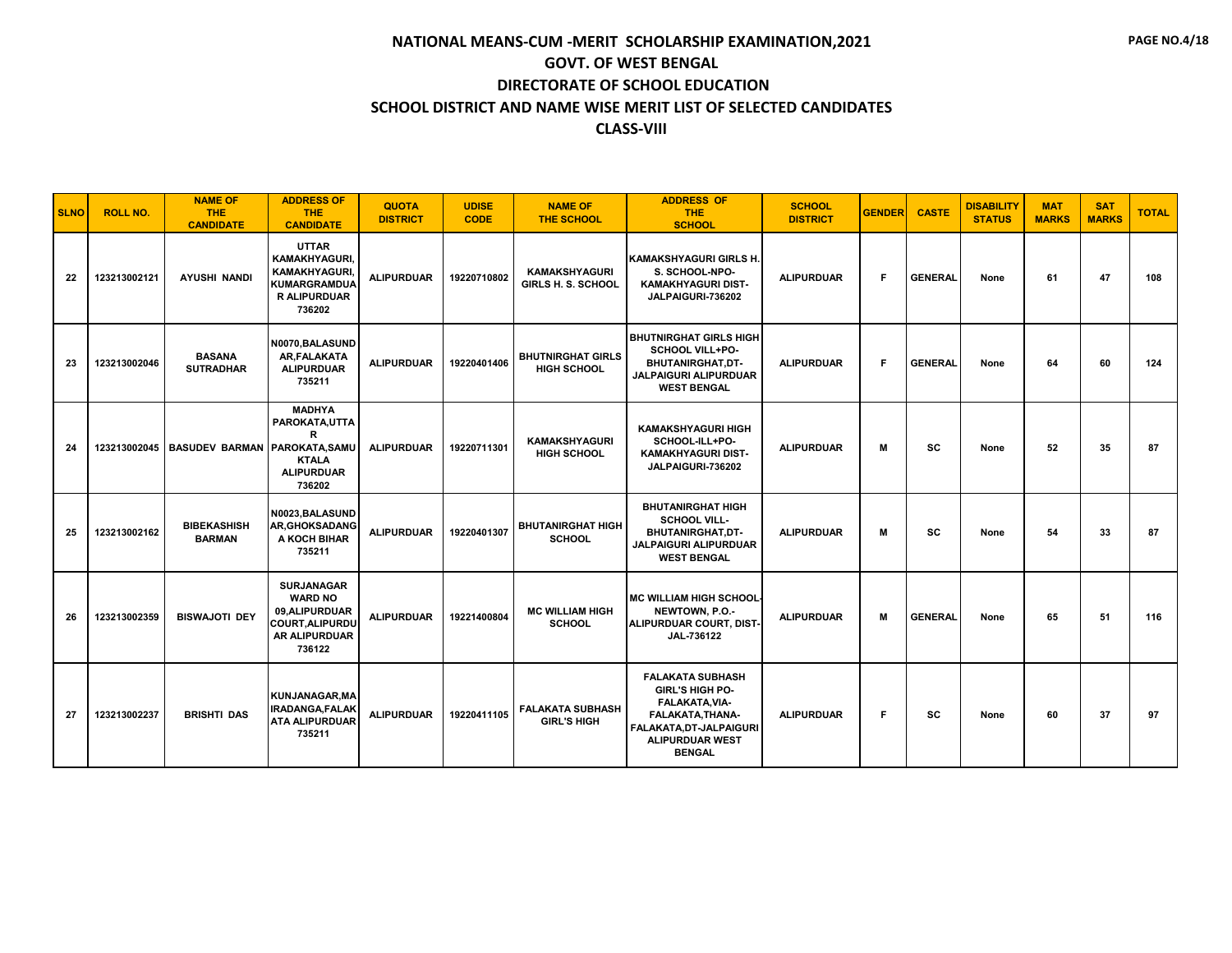| <b>SLNO</b> | <b>ROLL NO.</b> | <b>NAME OF</b><br><b>THE</b><br><b>CANDIDATE</b> | <b>ADDRESS OF</b><br><b>THE</b><br><b>CANDIDATE</b>                                                                                | <b>QUOTA</b><br><b>DISTRICT</b> | <b>UDISE</b><br><b>CODE</b> | <b>NAME OF</b><br><b>THE SCHOOL</b>                            | <b>ADDRESS OF</b><br><b>THE</b><br><b>SCHOOL</b>                                                                            | <b>SCHOOL</b><br><b>DISTRICT</b> | <b>GENDER</b> | <b>CASTE</b>   | <b>DISABILITY</b><br><b>STATUS</b> | <b>MAT</b><br><b>MARKS</b> | <b>SAT</b><br><b>MARKS</b> | <b>TOTAL</b> |
|-------------|-----------------|--------------------------------------------------|------------------------------------------------------------------------------------------------------------------------------------|---------------------------------|-----------------------------|----------------------------------------------------------------|-----------------------------------------------------------------------------------------------------------------------------|----------------------------------|---------------|----------------|------------------------------------|----------------------------|----------------------------|--------------|
| 28          | 123213002128    | <b>BROJORAJ RAY</b>                              | <b>UTTAR</b><br>SONAPUR, 736204<br><b>ALIPURDUAR</b><br><b>ALIPURDUAR</b><br>736204                                                | <b>ALIPURDUAR</b>               | 19220112304                 | <b>SONAPUR BK HS.</b><br><b>SCHOOL</b>                         | <b>SONAPUR BK HS. SCHOOL</b><br>VILL-CHAKOAKHETI PO-<br><b>SONAPUR DIST-</b><br>JALPAIGURI-736204                           | <b>ALIPURDUAR</b>                | M             | <b>SC</b>      | None                               | 73                         | 50                         | 123          |
| 29          | 123213002081    | <b>CHAYANIKA RAY</b>                             | <b>PANCHKOLGURI.</b><br>PANCHKOLGURI,<br><b>ALIPURDUAR</b><br><b>ALIPURDUAR</b><br>736121                                          | <b>ALIPURDUAR</b>               | 19220112804                 | <b>PANCHAKALGURI</b><br><b>PROMODINI HIGH</b><br><b>SCHOOL</b> | <b>PANCHAKALGURI</b><br>PROMODINI HIGH SCHOOL<br><b>VILL+PO-PANCHKOLGURI</b><br>DIST-JALPAIGURI-736121                      | <b>ALIPURDUAR</b>                | F             | <b>SC</b>      | None                               | 49                         | 39                         | 88           |
| 30          | 123213002022    | <b>CHHANI DAS</b>                                | <b>UTTAR</b><br><b>KAMAKHYAGURI.</b><br>KAMAKHYAGURI,<br><b>KUMARGRAM</b><br><b>ALIPURDUAR</b><br>736202                           | <b>ALIPURDUAR</b>               | 19220711301                 | <b>KAMAKSHYAGURI</b><br><b>HIGH SCHOOL</b>                     | <b>KAMAKSHYAGURI HIGH</b><br>SCHOOL-ILL+PO-<br><b>KAMAKHYAGURI DIST-</b><br>JALPAIGURI-736202                               | <b>ALIPURDUAR</b>                | M             | <b>SC</b>      | None                               | 63                         | 36                         | 99           |
| 31          | 123213002013    | <b>CRIPSUN PANNA</b>                             | <b>UTTAR</b><br>SHIBKATA, UTTAR<br>SHIBKATA, SAMU<br><b>KTALA</b><br><b>ALIPURDUAR</b><br>736208                                   | <b>MURSHIDABAD</b>              | 19220206804                 | <b>HIGH SCHOOL</b>                                             | UTTAR SHIBKATA JR. UTTAR SHIBKATA JR. HIGH<br><b>SCHOOL--736208</b>                                                         | <b>ALIPURDUAR</b>                | M             | ST             | None                               | 30                         | 28                         | 58           |
| 32          | 123213002252    | <b>DEBASISH DAS</b>                              | <b>MADHYA</b><br><b>CHECHAKHATA, A</b><br><b>LIPURDUAR</b><br><b>JUNCTION,ALIPU</b><br><b>RDUAR</b><br><b>ALIPURDUAR</b><br>736123 | <b>ALIPURDUAR</b>               | 19221400804                 | <b>MC WILLIAM HIGH</b><br><b>SCHOOL</b>                        | <b>MC WILLIAM HIGH SCHOOL</b><br>NEWTOWN, P.O.-<br>ALIPURDUAR COURT, DIST<br>JAL-736122                                     | <b>ALIPURDUAR</b>                | M             | <b>GENERAL</b> | None                               | 76                         | 46                         | 122          |
| 33          | 123213002108    | <b>DEBOSMITA DAS</b>                             | <b>BHATIBARI</b><br>CHILURGHAT, BHA<br><b>TIBARI, SAMUKTA</b><br><b>LA ALIPURDUAR</b><br>736121                                    | <b>ALIPURDUAR</b>               | 19220210902                 | <b>UTTAR BHATIBARI</b><br>GIRLS HIGH SCH (H.S)                 | <b>UTTAR BHATIBARI GIRLS</b><br>HIGH SCH (H.S) PO-<br><b>BHATIBARI DIST-</b><br>JALPAIGURI ALIPURDUAR<br><b>WEST BENGAL</b> | <b>ALIPURDUAR</b>                | F             | <b>GENERAL</b> | None                               | 62                         | 54                         | 116          |
| 34          | 123213002240    | <b>DEEPANITA DAS</b>                             | <b>BHATIBARI</b><br><b>CHILURGHAT.BHA</b><br><b>TIBARI, SAMUKTA</b><br><b>LA ALIPURDUAR</b><br>736121                              | <b>ALIPURDUAR</b>               | 19220210902                 | <b>UTTAR BHATIBARI</b><br>GIRLS HIGH SCH (H.S)                 | <b>UTTAR BHATIBARI GIRLS</b><br>HIGH SCH (H.S) PO-<br><b>BHATIBARI DIST-</b><br>JALPAIGURI ALIPURDUAR<br><b>WEST BENGAL</b> | <b>ALIPURDUAR</b>                | F             | <b>GENERAL</b> | None                               | 66                         | 52                         | 118          |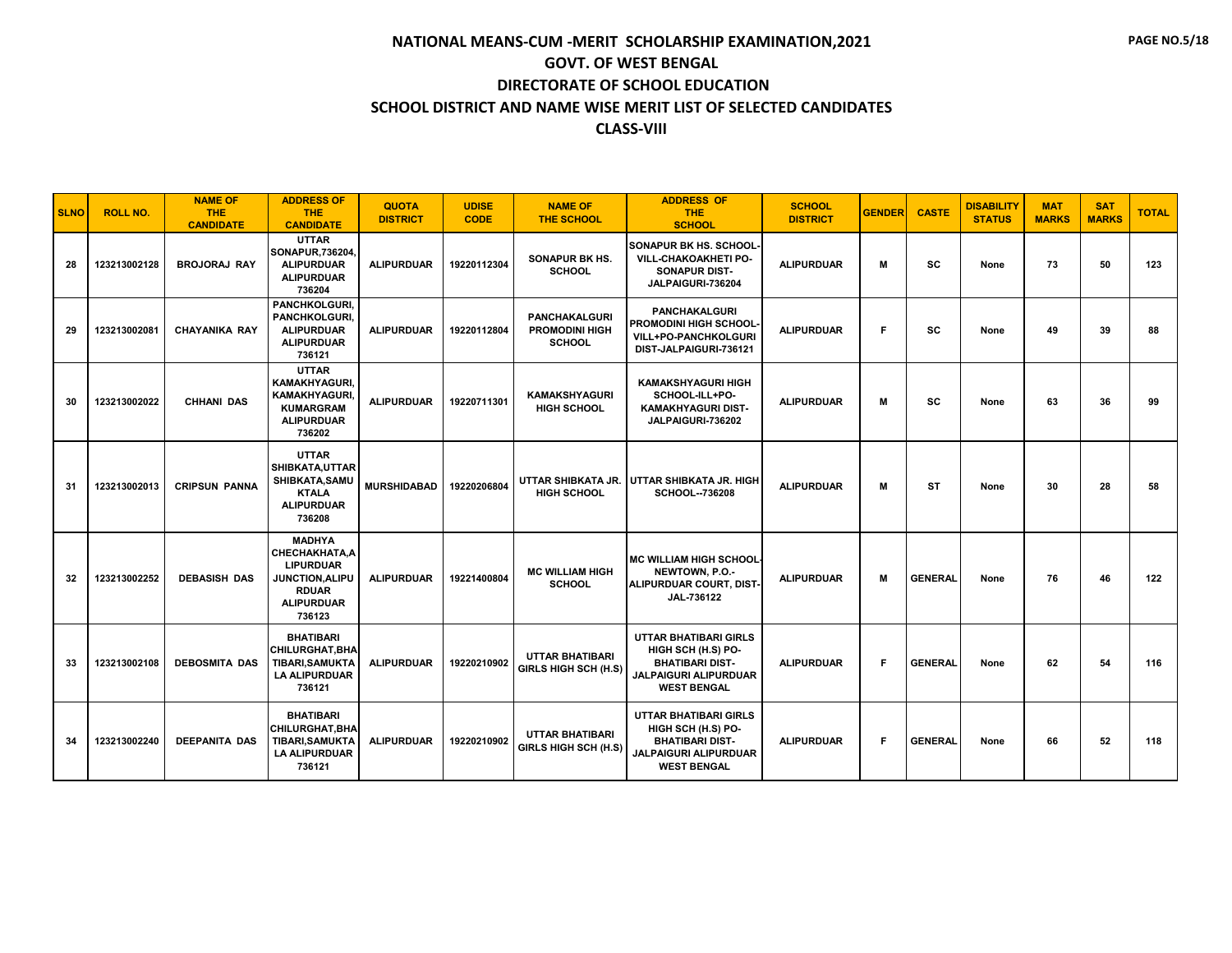| <b>SLNO</b> | <b>ROLL NO.</b> | <b>NAME OF</b><br><b>THE</b><br><b>CANDIDATE</b> | <b>ADDRESS OF</b><br><b>THE</b><br><b>CANDIDATE</b>                                                                             | <b>QUOTA</b><br><b>DISTRICT</b> | <b>UDISE</b><br><b>CODE</b> | <b>NAME OF</b><br><b>THE SCHOOL</b>                             | <b>ADDRESS OF</b><br><b>THE</b><br><b>SCHOOL</b>                                                                  | <b>SCHOOL</b><br><b>DISTRICT</b> | <b>GENDER</b> | <b>CASTE</b>   | <b>DISABILITY</b><br><b>STATUS</b> | <b>MAT</b><br><b>MARKS</b> | <b>SAT</b><br><b>MARKS</b> | <b>TOTAL</b> |
|-------------|-----------------|--------------------------------------------------|---------------------------------------------------------------------------------------------------------------------------------|---------------------------------|-----------------------------|-----------------------------------------------------------------|-------------------------------------------------------------------------------------------------------------------|----------------------------------|---------------|----------------|------------------------------------|----------------------------|----------------------------|--------------|
| 35          |                 | 123213002313 DHRUBOJYOTI ROY                     | SALSALABARI, SA<br><b>LSALABARI.ALIPU</b><br><b>RDUAR</b><br><b>ALIPURDUAR</b><br>736208                                        | <b>ALIPURDUAR</b>               | 19220213601                 | <b>SALSALABARI MODEL</b><br><b>HIGH</b>                         | <b>SALSALABARI MODEL</b><br>HIGH-VILL+PO-SALBARI<br>DIST-JALPAIGURI-736208                                        | <b>ALIPURDUAR</b>                | M             | <b>SC</b>      | None                               | 48                         | 41                         | 89           |
| 36          | 123213002075    | <b>DIPITA ROY</b>                                | <b>NEAR BFP</b><br><b>SCHOOL, BHOLAR</b><br>DABRI, ALIPURDU<br>AR ALIPURDUAR<br>736123                                          | <b>ALIPURDUAR</b>               | 19221400305                 | <b>SUKANTA HIGH</b><br><b>SCHOOL</b>                            | <b>SUKANTA HIGH SCHOOL-</b><br>PURBA NETAJI ROAD, P.O.<br>ALIPURDUAR, DIST- JAL-<br>736121                        | <b>ALIPURDUAR</b>                | F             | <b>SC</b>      | None                               | 59                         | 45                         | 104          |
| 37          | 123213002260    | <b>DIYA BANERJEE</b>                             | <b>BABUPARA,FALA</b><br><b>KATA.FALAKATA</b><br><b>ALIPURDUAR</b><br>735211                                                     | <b>ALIPURDUAR</b>               | 19220411106                 | <b>FALAKATA GIRL'S</b><br>HIGH SCHOOL                           | <b>FALAKATA GIRL'S HIGH</b><br><b>SCHOOL PO-FALAKATA,DT</b><br><b>JALPAIGURI ALIPURDUAR</b><br><b>WEST BENGAL</b> | <b>ALIPURDUAR</b>                | F             | <b>GENERAL</b> | None                               | 71                         | 43                         | 114          |
| 38          | 123213002107    | <b>HIRAK ROY</b>                                 | 055<br><b>COLLEGEPARA.F</b><br>ALAKATA, FALAKA<br>TA ALIPURDUAR<br>735211                                                       | <b>ALIPURDUAR</b>               | 19220412302                 | <b>PARANGERPAR SISHU</b><br><b>KALYAN HIGH</b><br><b>SCHOOL</b> | <b>PARANGERPAR SISHU</b><br>KALYAN HIGH SCHOOL-<br><b>VIVEKANANDA</b><br>MORE, FALAKATA, JALPAIG<br>URI-735211    | <b>ALIPURDUAR</b>                | M             | <b>SC</b>      | None                               | 65                         | 47                         | 112          |
| 39          | 123213002358    | <b>ISAAC NARJINARY</b>                           | <b>BARA</b><br><b>DALDALI.BARA</b><br>DALDALI, KUMAR<br><b>GRAM</b><br><b>ALIPURDUAR</b><br>736203                              | <b>ALIPURDUAR</b>               | 19220706102                 | <b>DALDALI HIGH</b><br>SCHOOL(H.S)                              | <b>DALDALI HIGH</b><br>SCHOOL(H.S)-PO-BARA<br><b>DALDALI DIST -</b><br>JALPAIGURI PIN NO-736203<br>736203         | <b>ALIPURDUAR</b>                | M             | <b>ST</b>      | None                               | 39                         | 31                         | 70           |
| 40          | 123213002183    | <b>ISHITA DAS</b>                                | ATPUKHARI, RAMT<br><b>HENGA.GHOKSAD</b><br><b>ANGA</b><br><b>ALIPURDUAR</b><br>735211                                           | <b>ALIPURDUAR</b>               | 19220411106                 | <b>FALAKATA GIRL'S</b><br>HIGH SCHOOL                           | <b>FALAKATA GIRL'S HIGH</b><br>SCHOOL PO-FALAKATA,DT<br><b>JALPAIGURI ALIPURDUAR</b><br><b>WEST BENGAL</b>        | <b>ALIPURDUAR</b>                | F             | <b>GENERAL</b> | None                               | 62                         | 43                         | 105          |
| 41          | 123213002164    | JHILAM DEBNATH                                   | <b>UTTAR</b><br><b>MAHAKALGURI.D</b><br><b>AKSHIN</b><br><b>MAHAKALGURI,S</b><br><b>AMUKTALA</b><br><b>ALIPURDUAR</b><br>736206 | <b>ALIPURDUAR</b>               | 19220203802                 | <b>MAHAKALGURI GIRLS</b><br><b>HIGH SCHOOL</b>                  | <b>MAHAKALGURI GIRLS HIGH</b><br>SCHOOL -PO -<br><b>BOROCHOWKIR BOSE DIST</b><br>JALPAIGURI-736206                | <b>ALIPURDUAR</b>                | F             | <b>GENERAL</b> | None                               | 67                         | 39                         | 106          |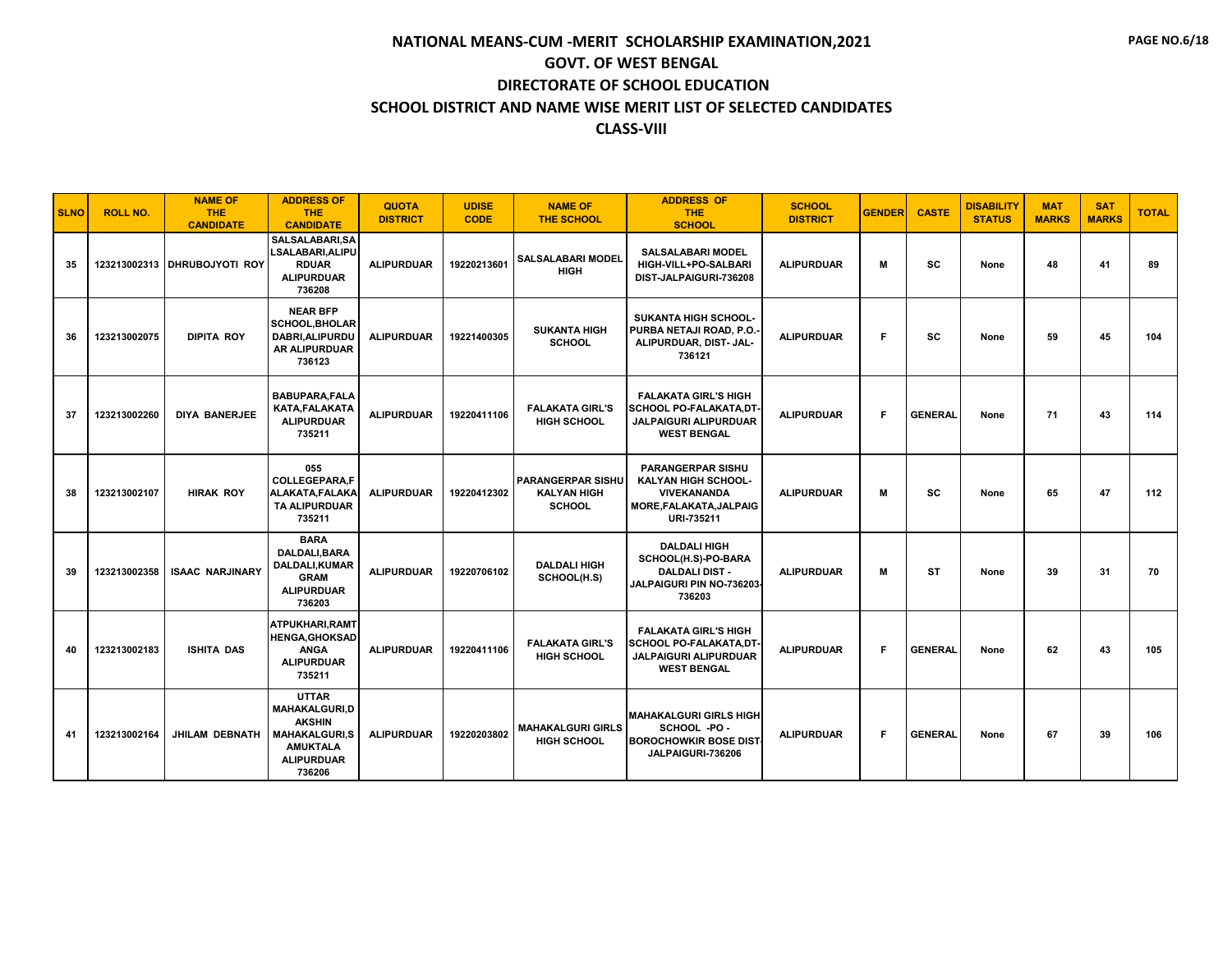| <b>SLNO</b> | <b>ROLL NO.</b> | <b>NAME OF</b><br><b>THE</b><br><b>CANDIDATE</b> | <b>ADDRESS OF</b><br><b>THE</b><br><b>CANDIDATE</b>                                                     | <b>QUOTA</b><br><b>DISTRICT</b> | <b>UDISE</b><br><b>CODE</b> | <b>NAME OF</b><br><b>THE SCHOOL</b>                  | <b>ADDRESS OF</b><br><b>THE</b><br><b>SCHOOL</b>                                                                                         | <b>SCHOOL</b><br><b>DISTRICT</b> | <b>GENDER</b> | <b>CASTE</b>   | <b>DISABILITY</b><br><b>STATUS</b> | <b>MAT</b><br><b>MARKS</b> | <b>SAT</b><br><b>MARKS</b> | <b>TOTAL</b> |
|-------------|-----------------|--------------------------------------------------|---------------------------------------------------------------------------------------------------------|---------------------------------|-----------------------------|------------------------------------------------------|------------------------------------------------------------------------------------------------------------------------------------------|----------------------------------|---------------|----------------|------------------------------------|----------------------------|----------------------------|--------------|
| 42          | 123213002376    | <b>JINA ORAON</b>                                | <b>TASATI</b><br>TG, BIRPARA, FAL<br><b>AKATA</b><br><b>ALIPURDUAR</b><br>735204                        | <b>MURSHIDABAD</b>              | 19220801503                 | <b>ST MARIA GORETHI</b><br><b>GIRLS' HIGH SCHOOL</b> | <b>ST MARIA GORETHI GIRLS'</b><br><b>HIGH SCHOOL-VILL-</b><br>DEMDIMA, P.O.-BIRPARA, DT<br>JAL.PIN-735204-735201                         | <b>ALIPURDUAR</b>                | F             | <b>ST</b>      | None                               | 32                         | 30                         | 62           |
| 43          | 123213002315    | <b>JIT DAS</b>                                   | <b>NA.DAKSHIN</b><br><b>NARARTHALI.KU</b><br><b>MARGRAM</b><br><b>ALIPURDUAR</b><br>736202              | <b>ALIPURDUAR</b>               | 19220711301                 | <b>KAMAKSHYAGURI</b><br><b>HIGH SCHOOL</b>           | <b>KAMAKSHYAGURI HIGH</b><br>SCHOOL-ILL+PO-<br><b>KAMAKHYAGURI DIST-</b><br>JALPAIGURI-736202                                            | <b>ALIPURDUAR</b>                | M             | <b>GENERAL</b> | None                               | 68                         | 41                         | 109          |
| 44          | 123213002122    | <b>JOHI NARJINARY</b>                            | <b>VILL MADHYA</b><br>NARARTHALI.KHO<br>ARDANGA,KUMAR<br><b>GRAM</b><br><b>ALIPURDUAR</b><br>736202     | <b>ALIPURDUAR</b>               | 19220712903                 | <b>NIROBALA SMRITI</b><br><b>GIRLS HIGH SCHOOL</b>   | <b>NIROBALA SMRITI GIRLS</b><br><b>HIGH SCHOOL-PO-</b><br><b>KHOARDANGA DIST-</b><br>JALPAIGURI-736202                                   | <b>ALIPURDUAR</b>                | F             | <b>ST</b>      | None                               | 55                         | 34                         | 89           |
| 45          | 123213002024    | <b>JOYANTA BARMAN</b>                            | <b>MAHAKALGURI.C</b><br><b>IEPANI,SAMUKTA</b><br><b>LA ALIPURDUAR</b><br>736206                         | <b>ALIPURDUAR</b>               | 19220203202                 | <b>CHEPANI JR. HIGH</b><br><b>SCHOOL</b>             | <b>CHEPANI JR. HIGH</b><br>SCHOOL VILL+PO-<br><b>P/CHEPANI DIST-</b><br><b>JALPAIGURI ALIPURDUAR</b><br><b>WEST BENGAL</b>               | <b>ALIPURDUAR</b>                | M             | <b>SC</b>      | None                               | 58                         | 33                         | 91           |
| 46          | 123213002006    | <b>JOYDEEP PAUL</b>                              | JADABPALLI.FAL<br>AKATA,FALAKATA<br><b>ALIPURDUAR</b><br>735211                                         | <b>ALIPURDUAR</b>               | 19220410704                 | <b>JADABPALLI HIGH</b><br><b>SCHOOL</b>              | <b>JADABPALLI HIGH SCHOOL</b><br><b>JADABPALLI HIGH</b><br>SCHOOL, PO-FALKATA, DT-<br><b>JALPAIGURI ALIPURDUAR</b><br><b>WEST BENGAL</b> | <b>ALIPURDUAR</b>                | M             | <b>GENERAL</b> | None                               | 71                         | 35                         | 106          |
| 47          | 123213002103    | <b>JUSHIKA MINJ</b>                              | <b>UTTAR</b><br>SIMLABARI, UTTA<br>R<br>SIMLABARI, ALIPU<br><b>RDUAR</b><br><b>ALIPURDUAR</b><br>736204 | <b>ALIPURDUAR</b>               | 19220111303                 | <b>DEODANGA HIGH</b><br><b>SCHOOL</b>                | <b>DEODANGA HIGH SCHOOL</b><br><b>VILL+PO-U/SIMLABARI DIST</b><br>JALPAIGURI-736204                                                      | <b>ALIPURDUAR</b>                | F             | <b>ST</b>      | None                               | 50                         | 24                         | 74           |
| 48          | 123213002088    | <b>KABERI DAS</b>                                | <b>NA.KUMARIJAN.S</b><br><b>AMUKTALA</b><br><b>ALIPURDUAR</b><br>736121                                 | <b>ALIPURDUAR</b>               | 19220210902                 | <b>UTTAR BHATIBARI</b><br>GIRLS HIGH SCH (H.S)       | <b>UTTAR BHATIBARI GIRLS</b><br>HIGH SCH (H.S) PO-<br><b>BHATIBARI DIST-</b><br>JALPAIGURI ALIPURDUAR<br><b>WEST BENGAL</b>              | <b>ALIPURDUAR</b>                | F             | sc             | None                               | 59                         | 47                         | 106          |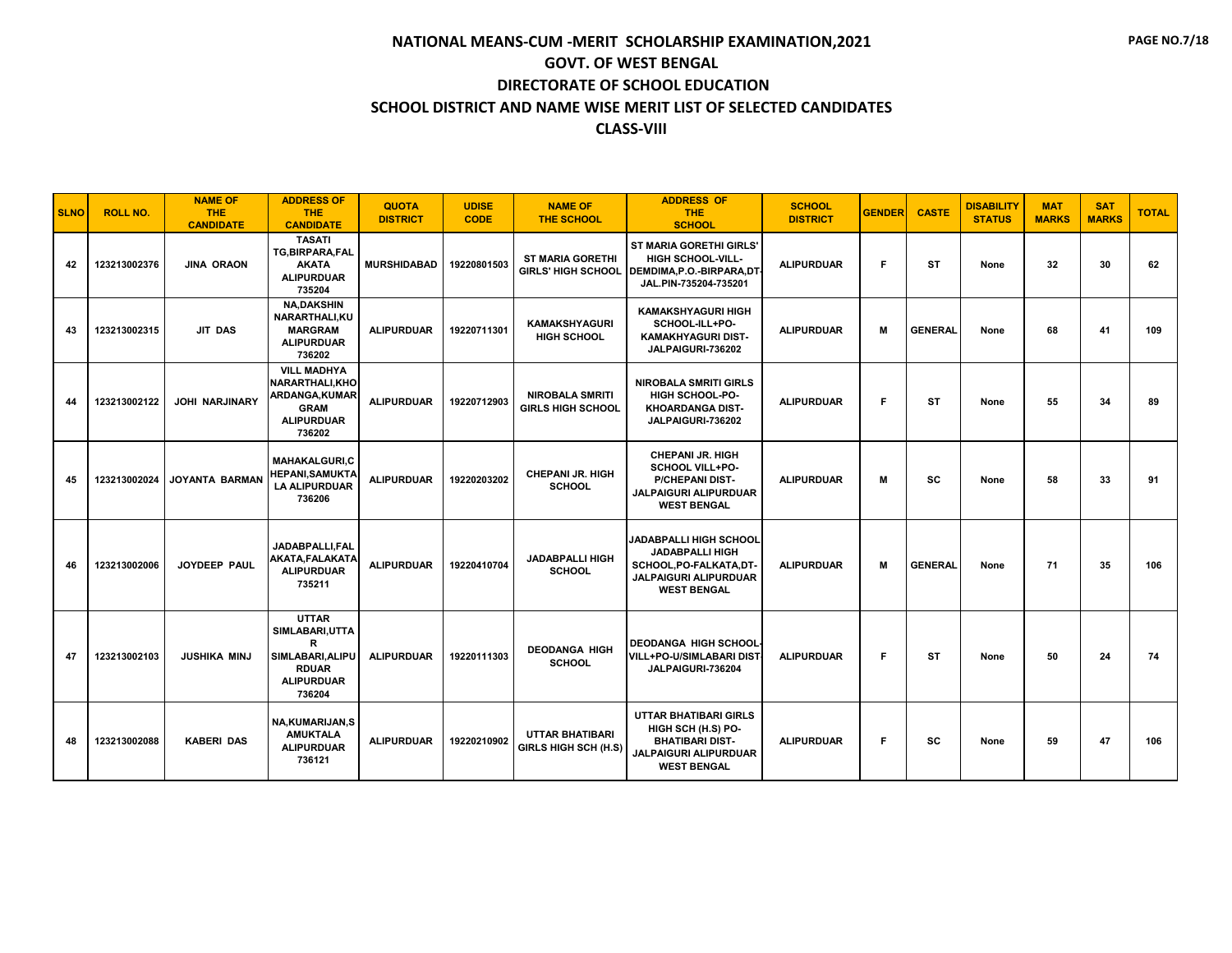| <b>SLNO</b> | <b>ROLL NO.</b> | <b>NAME OF</b><br><b>THE</b><br><b>CANDIDATE</b> | <b>ADDRESS OF</b><br><b>THE</b><br><b>CANDIDATE</b>                                                      | <b>QUOTA</b><br><b>DISTRICT</b> | <b>UDISE</b><br><b>CODE</b> | <b>NAME OF</b><br><b>THE SCHOOL</b>                             | <b>ADDRESS OF</b><br><b>THE</b><br><b>SCHOOL</b>                                                                   | <b>SCHOOL</b><br><b>DISTRICT</b> | <b>GENDER</b> | <b>CASTE</b>   | <b>DISABILITY</b><br><b>STATUS</b> | <b>MAT</b><br><b>MARKS</b> | <b>SAT</b><br><b>MARKS</b> | <b>TOTAL</b> |
|-------------|-----------------|--------------------------------------------------|----------------------------------------------------------------------------------------------------------|---------------------------------|-----------------------------|-----------------------------------------------------------------|--------------------------------------------------------------------------------------------------------------------|----------------------------------|---------------|----------------|------------------------------------|----------------------------|----------------------------|--------------|
| 49          | 123213002304    | <b>KAMALIKA DAS</b>                              | <b>COLLEGE</b><br>PARA, BIRPARA, BI<br><b>RPARA</b><br><b>ALIPURDUAR</b><br>735204                       | <b>ALIPURDUAR</b>               | 19220803002                 | <b>BIRPARA GIRLS HIGH</b><br><b>SCHOOL</b>                      | <b>BIRPARA GIRLS HIGH</b><br><b>SCHOOL-VILL-ARABINDA</b><br><b>NAGAR COLONY, P.O.-</b><br>BIRPARA, DT-JAL-735204   | <b>ALIPURDUAR</b>                | Е             | sc             | None                               | 63                         | 28                         | 91           |
| 50          | 123213002349    | <b>KASTURI ROY</b>                               | <b>CHAPARERPAR.C</b><br>HAPARERPAR, ALI<br><b>PURDUAR</b><br><b>ALIPURDUAR</b><br>736121                 | <b>ALIPURDUAR</b>               | 19220212101                 | <b>KANURAM VALIKA</b><br><b>VIDYALAYA HIGH</b><br><b>SCHOOL</b> | <b>KANURAM VALIKA</b><br><b>VIDYALAYA HIGH SCHOOL</b><br><b>VILL+PO-CHAPARER PAR</b><br>DIST-JALPAIGURI-736121     | <b>ALIPURDUAR</b>                | F             | SC             | None                               | 62                         | 40                         | 102          |
| 51          | 123213002138    | <b>KEYA BARMAN</b>                               | <b>FALAKATA.FALAK</b><br>ATA, FALAKATA<br><b>ALIPURDUAR</b><br>735211                                    | <b>ALIPURDUAR</b>               | 19220411106                 | <b>FALAKATA GIRL'S</b><br><b>HIGH SCHOOL</b>                    | <b>FALAKATA GIRL'S HIGH</b><br><b>SCHOOL PO-FALAKATA,DT-</b><br><b>JALPAIGURI ALIPURDUAR</b><br><b>WEST BENGAL</b> | <b>ALIPURDUAR</b>                | F             | SC             | None                               | 65                         | 46                         | 111          |
| 52          | 123213002065    | <b>MEGHNA DEB</b>                                | <b>FALAKATA, KALIP</b><br><b>UR, FALAKATA</b><br><b>ALIPURDUAR</b><br>736204                             | <b>ALIPURDUAR</b>               | 19220411106                 | <b>FALAKATA GIRL'S</b><br><b>HIGH SCHOOL</b>                    | <b>FALAKATA GIRL'S HIGH</b><br>SCHOOL PO-FALAKATA,DT-<br><b>JALPAIGURI ALIPURDUAR</b><br><b>WEST BENGAL</b>        | <b>ALIPURDUAR</b>                | F             | <b>GENERAL</b> | None                               | 75                         | 58                         | 133          |
| 53          | 123213002234    | <b>MISTU DAS</b>                                 | <b>COLLEGE</b><br>PARA.BIRPARA.BI<br><b>RPARA</b><br><b>ALIPURDUAR</b><br>735204                         | <b>ALIPURDUAR</b>               | 19220803002                 | <b>BIRPARA GIRLS HIGH</b><br><b>SCHOOL</b>                      | <b>BIRPARA GIRLS HIGH</b><br>SCHOOL-VILL-ARABINDA<br><b>NAGAR COLONY.P.O.-</b><br>BIRPARA, DT-JAL-735204           | <b>ALIPURDUAR</b>                | F             | SC             | None                               | 65                         | 44                         | 109          |
| 54          | 123213002371    | <b>MONADIP SAHA</b>                              | <b>UTTAR</b><br><b>KAMAKHYAGURI.</b><br>KAMAKHYAGURI,<br><b>KUMARGRAM</b><br><b>ALIPURDUAR</b><br>736202 | <b>ALIPURDUAR</b>               | 19220711301                 | <b>KAMAKSHYAGURI</b><br><b>HIGH SCHOOL</b>                      | <b>KAMAKSHYAGURI HIGH</b><br>SCHOOL-ILL+PO-<br><b>KAMAKHYAGURI DIST-</b><br>JALPAIGURI-736202                      | <b>ALIPURDUAR</b>                | M             | <b>GENERAL</b> | None                               | 65                         | 50                         | 115          |
| 55          | 123213002228    | <b>MOUMITA DEBNATH</b>                           | <b>BIPINNAGAR, KAM</b><br>AKHYAGURI.KUM<br><b>ARGRAM</b><br><b>ALIPURDUAR</b><br>736202                  | <b>ALIPURDUAR</b>               | 19220710802                 | <b>KAMAKSHYAGURI</b><br><b>GIRLS H. S. SCHOOL</b>               | <b>KAMAKSHYAGURI GIRLS H.</b><br>S. SCHOOL-NPO-<br><b>KAMAKHYAGURI DIST-</b><br>JALPAIGURI-736202                  | <b>ALIPURDUAR</b>                | F             | <b>GENERAL</b> | None                               | 68                         | 49                         | 117          |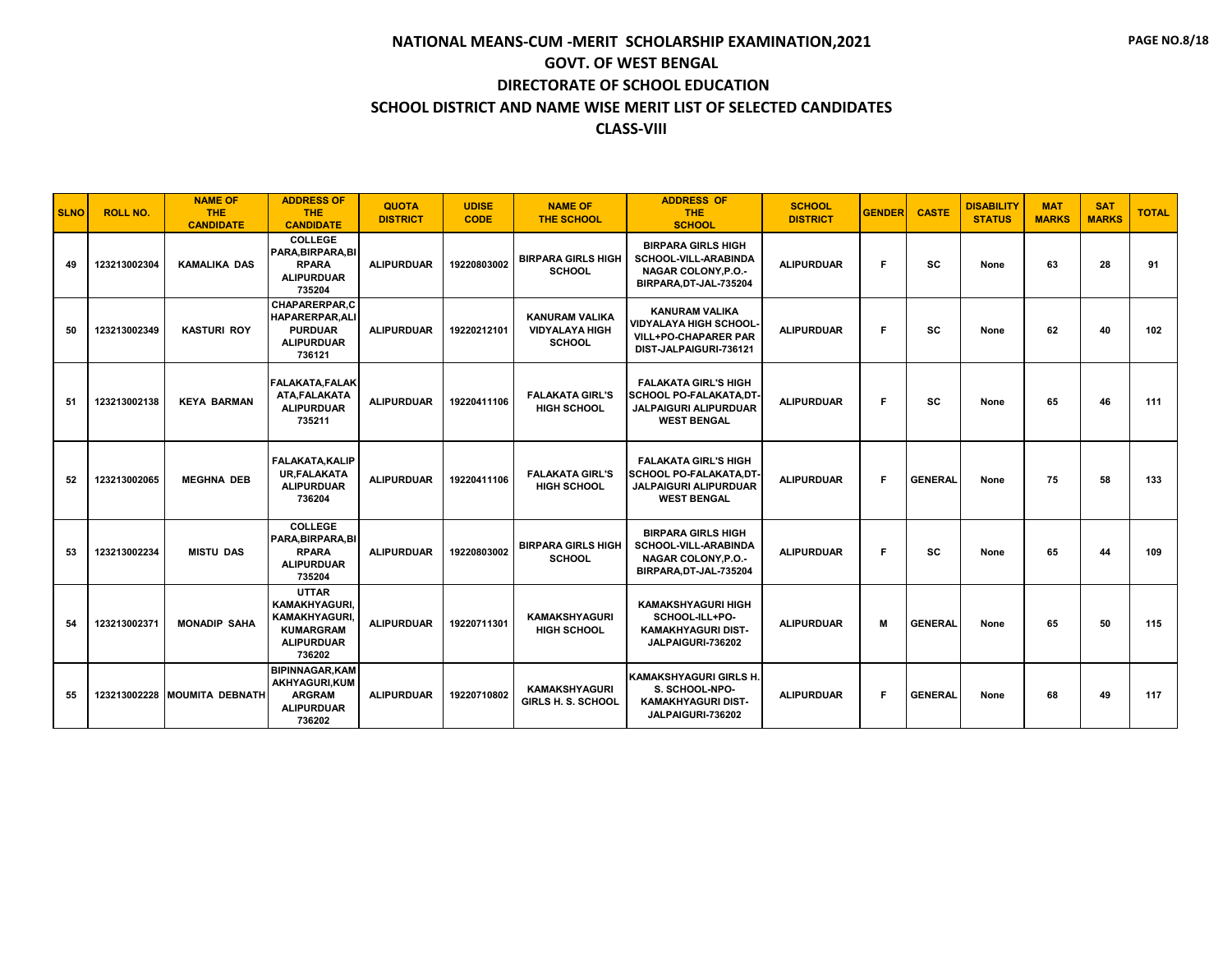| <b>SLNO</b> | <b>ROLL NO.</b> | <b>NAME OF</b><br><b>THE</b><br><b>CANDIDATE</b> | <b>ADDRESS OF</b><br><b>THE</b><br><b>CANDIDATE</b>                                                            | <b>QUOTA</b><br><b>DISTRICT</b> | <b>UDISE</b><br><b>CODE</b> | <b>NAME OF</b><br>THE SCHOOL                                  | <b>ADDRESS OF</b><br><b>THE</b><br><b>SCHOOL</b>                                                                      | <b>SCHOOL</b><br><b>DISTRICT</b> | <b>GENDER</b> | <b>CASTE</b>   | <b>DISABILITY</b><br><b>STATUS</b> | <b>MAT</b><br><b>MARKS</b> | <b>SAT</b><br><b>MARKS</b> | <b>TOTAL</b> |
|-------------|-----------------|--------------------------------------------------|----------------------------------------------------------------------------------------------------------------|---------------------------------|-----------------------------|---------------------------------------------------------------|-----------------------------------------------------------------------------------------------------------------------|----------------------------------|---------------|----------------|------------------------------------|----------------------------|----------------------------|--------------|
| 56          | 123213002112    | <b>MOUSUMI KHATUN</b>                            | <b>UTTAR</b><br><b>KAMAKHYAGURI.</b><br><b>KAMAKHYAGURI</b><br><b>KUMARGRAM</b><br><b>ALIPURDUAR</b><br>736202 | <b>ALIPURDUAR</b>               | 19220710802                 | <b>KAMAKSHYAGURI</b><br>GIRLS H. S. SCHOOL                    | <b>KAMAKSHYAGURI GIRLS H.</b><br>S. SCHOOL-NPO-<br><b>KAMAKHYAGURI DIST-</b><br>JALPAIGURI-736202                     | <b>ALIPURDUAR</b>                | F.            | <b>GENERAL</b> | None                               | 63                         | 45                         | 108          |
| 57          | 123213002193    | <b>NABAKUMAR PAUL</b>                            | NEWTOWN.<br><b>RAMRUP SINGH</b><br><b>ROAD.ALIPURDU</b><br>AR, ALIPURDUAR<br><b>ALIPURDUAR</b><br>736121       | <b>ALIPURDUAR</b>               | 19221400804                 | <b>MC WILLIAM HIGH</b><br><b>SCHOOL</b>                       | <b>MC WILLIAM HIGH SCHOOL</b><br>NEWTOWN, P.O.-<br>ALIPURDUAR COURT, DIST<br>JAL-736122                               | <b>ALIPURDUAR</b>                | M             | <b>GENERAL</b> | None                               | 56                         | 49                         | 105          |
| 58          | 123213002170    | <b>OISHIKI BASUMATA</b>                          | <b>VILL</b><br>NARARTHALI, KHO<br>ARDANGA, KUMAR<br><b>GRAM</b><br><b>ALIPURDUAR</b><br>736202                 | <b>MURSHIDABAD</b>              | 19220710802                 | <b>KAMAKSHYAGURI</b><br><b>GIRLS H. S. SCHOOL</b>             | <b>KAMAKSHYAGURI GIRLS H.</b><br>S. SCHOOL-NPO-<br><b>KAMAKHYAGURI DIST-</b><br>JALPAIGURI-736202                     | <b>ALIPURDUAR</b>                | F             | <b>ST</b>      | None                               | 31                         | 28                         | 59           |
| 59          | 123213002289    | <b>PARARDHA</b><br><b>PRADIPTA ROY</b>           | <b>PASCHIM</b><br><b>KHAIRBARI, RANG</b><br><b>ALI</b><br><b>BAZNA, MADARIH</b><br>AT ALIPURDUAR<br>735213     | <b>ALIPURDUAR</b>               | 19220810902                 | <b>RANGALIBAZNA</b><br><b>MOHAN SINGH HS</b><br><b>SCHOOL</b> | <b>RANGALIBAZNA MOHAN</b><br>SINGH HS SCHOOL-VILL-<br>P/KHAIRBARI, P.O.-<br>RANGALIBAZNA.DT-<br>JAL.PIN-735213-735213 | <b>ALIPURDUAR</b>                | M             | SC             | None                               | 46                         | 55                         | 101          |
| 60          | 123213002008    | <b>PARIJAT BAUL</b>                              | <b>SOULMARI</b><br><b>ASHRAM, BAROSO</b><br><b>ULMARI, GHOKSA</b><br><b>DANGA KOCH</b><br><b>BIHAR 735211</b>  | <b>ALIPURDUAR</b>               | 19220411106                 | <b>FALAKATA GIRL'S</b><br><b>HIGH SCHOOL</b>                  | <b>FALAKATA GIRL'S HIGH</b><br><b>SCHOOL PO-FALAKATA,DT-</b><br><b>JALPAIGURI ALIPURDUAR</b><br><b>WEST BENGAL</b>    | <b>ALIPURDUAR</b>                | F             | <b>GENERAL</b> | None                               | 81                         | 64                         | 145          |
| 61          | 123213002087    | <b>PARIJAT BISWAS</b>                            | <b>NAZIRAN DEUTI</b><br><b>KHATA.BARUIPAR</b><br><b>A,BOXIRHAT</b><br><b>KOCH BIHAR</b><br>736207              | <b>ALIPURDUAR</b>               | 19220707302                 | <b>BARABISHA HIGH</b><br>SCHOOL(H.S)                          | <b>BARABISHA HIGH</b><br>SCHOOL(H.S)-PO -<br><b>BARABISHA DIST -</b><br>JALPAIGURI-736207                             | <b>ALIPURDUAR</b>                | M             | sc             | None                               | 75                         | 56                         | 131          |
| 62          | 123213002064    | PIYA ADHIKARY                                    | VILL-<br><b>KHAGRIBARI.TELI</b><br>PARA, BOXIRHAT<br><b>KOCH BIHAR</b><br>736202                               | <b>ALIPURDUAR</b>               | 19220710802                 | <b>KAMAKSHYAGURI</b><br><b>GIRLS H. S. SCHOOL</b>             | <b>KAMAKSHYAGURI GIRLS H.</b><br>S. SCHOOL-NPO-<br><b>KAMAKHYAGURI DIST-</b><br>JALPAIGURI-736202                     | <b>ALIPURDUAR</b>                | F             | SC             | None                               | 58                         | 43                         | 101          |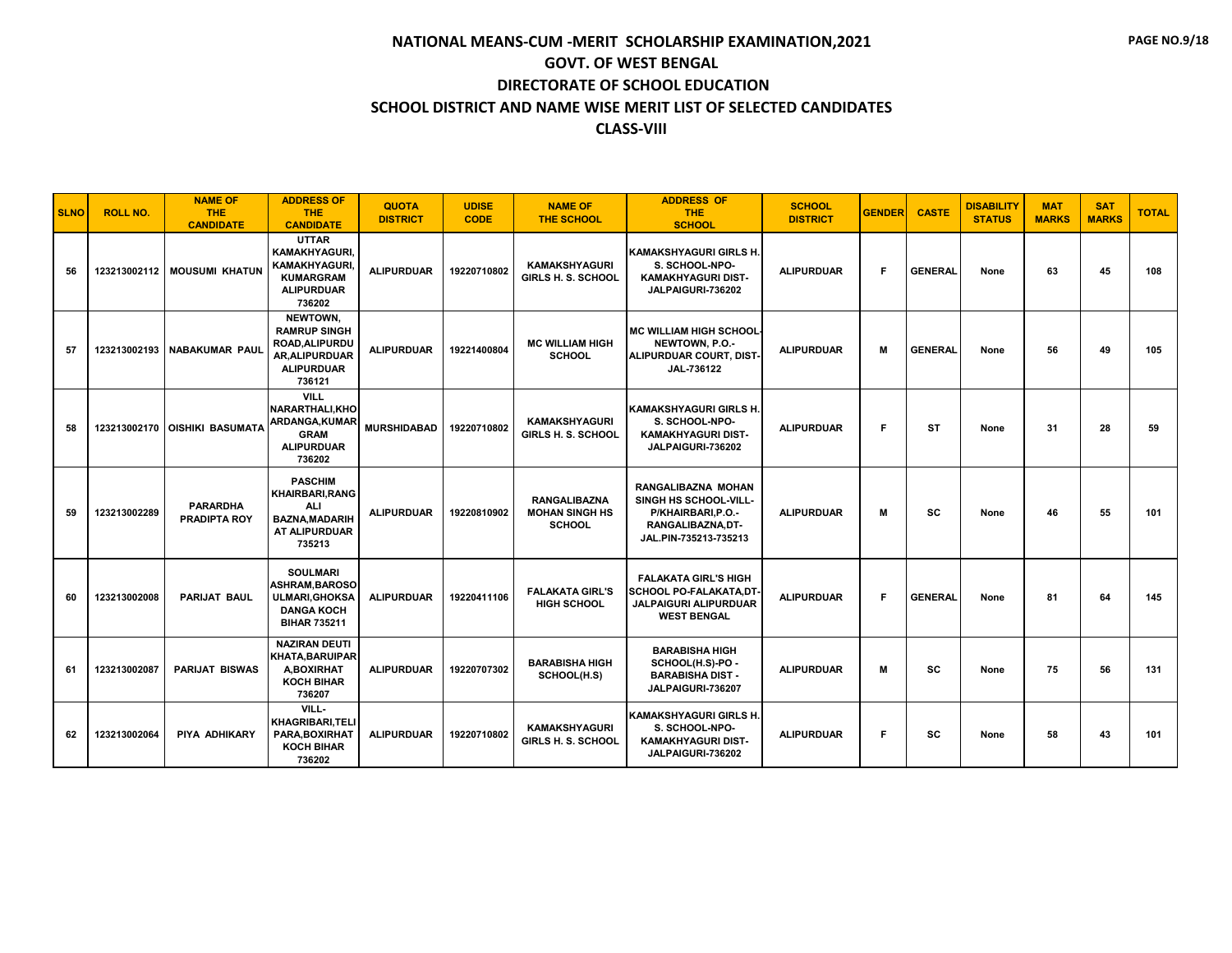| <b>SLNO</b> | <b>ROLL NO.</b> | <b>NAME OF</b><br><b>THE</b><br><b>CANDIDATE</b> | <b>ADDRESS OF</b><br><b>THE</b><br><b>CANDIDATE</b>                                                                            | <b>QUOTA</b><br><b>DISTRICT</b> | <b>UDISE</b><br><b>CODE</b> | <b>NAME OF</b><br>THE SCHOOL                             | <b>ADDRESS OF</b><br><b>THE</b><br><b>SCHOOL</b>                                                                                   | <b>SCHOOL</b><br><b>DISTRICT</b> | <b>GENDER</b> | <b>CASTE</b>   | <b>DISABILITY</b><br><b>STATUS</b> | <b>MAT</b><br><b>MARKS</b> | <b>SAT</b><br><b>MARKS</b> | <b>TOTAL</b> |
|-------------|-----------------|--------------------------------------------------|--------------------------------------------------------------------------------------------------------------------------------|---------------------------------|-----------------------------|----------------------------------------------------------|------------------------------------------------------------------------------------------------------------------------------------|----------------------------------|---------------|----------------|------------------------------------|----------------------------|----------------------------|--------------|
| 63          | 123213002196    | <b>PRAPTI NANDI</b>                              | ALIPURDUAR, ALI<br><b>PURDUAR POST</b><br>OFFICE.ALIPURD<br><b>UAR POLICE</b><br><b>STATION</b><br><b>ALIPURDUAR</b><br>736121 | <b>ALIPURDUAR</b>               | 19221400702                 | <b>ALIPURDUAR</b><br><b>NEWTOWN GIRLS</b><br><b>HIGH</b> | ALIPURDUAR NEWTOWN<br>GIRLS HIGH -P.O.-<br>ALIPURDUAR, DIST- JAL-<br>736121                                                        | <b>ALIPURDUAR</b>                | F             | <b>GENERAL</b> | None                               | 61                         | 54                         | 115          |
| 64          | 123213002191    | PRATAYEE NATH                                    | POTOTALA.KADA<br><b>MPUR, SAMUKTAL</b><br>A ALIPURDUAR<br>736206                                                               | <b>ALIPURDUAR</b>               | 19220201903                 | <b>HIGH</b>                                              | <b>SAONTALPUR MISSON</b><br>SAONTALPUR MISSON HIGH -VILL-PODOTALA, P.O.<br>SANTALPUR, DT-JAL.-<br>736206                           | <b>ALIPURDUAR</b>                | F.            | <b>GENERAL</b> | None                               | 76                         | 38                         | 114          |
| 65          | 123213002227    | <b>PRATYUSHA</b><br><b>SUTRADHAR</b>             | <b>BARASOULMARI</b><br><b>BARASOULMARI.</b><br><b>GHOKSADANGA</b><br><b>KOCH BIHAR</b><br>735211                               | <b>ALIPURDUAR</b>               | 19220411106                 | <b>FALAKATA GIRL'S</b><br><b>HIGH SCHOOL</b>             | <b>FALAKATA GIRL'S HIGH</b><br><b>SCHOOL PO-FALAKATA,DT</b><br><b>JALPAIGURI ALIPURDUAR</b><br><b>WEST BENGAL</b>                  | <b>ALIPURDUAR</b>                | F.            | <b>GENERAL</b> | None                               | 67                         | 40                         | 107          |
| 66          | 123213002382    | <b>PRERNA MOCHARI</b>                            | <b>VILL</b><br><b>NARARTHALI.KHO</b><br>ARDANGA, KUMAR<br><b>GRAM</b><br><b>ALIPURDUAR</b><br>736202                           | <b>ALIPURDUAR</b>               | 19220712903                 | <b>NIROBALA SMRITI</b><br><b>GIRLS HIGH SCHOOL</b>       | <b>NIROBALA SMRITI GIRLS</b><br><b>HIGH SCHOOL-PO-</b><br><b>KHOARDANGA DIST-</b><br>JALPAIGURI-736202                             | <b>ALIPURDUAR</b>                | F             | <b>ST</b>      | None                               | 57                         | 27                         | 84           |
| 67          | 123213002114    | <b>PRIYANGSHU RAY</b>                            | N0038.BALASUND<br>AR, FALAKATA<br><b>ALIPURDUAR</b><br>735211                                                                  | <b>ALIPURDUAR</b>               | 19220401307                 | <b>BHUTANIRGHAT HIGH</b><br><b>SCHOOL</b>                | <b>BHUTANIRGHAT HIGH</b><br>SCHOOL VILL-<br>BHUTANIRGHAT, DT-<br>JALPAIGURI ALIPURDUAR<br><b>WEST BENGAL</b>                       | <b>ALIPURDUAR</b>                | M             | sc             | None                               | 65                         | 47                         | 112          |
| 68          | 123213002134    | PUJA BHOWMIK                                     | N0022.BHUTANIR<br><b>GHAT, FALAKATA</b><br><b>ALIPURDUAR</b><br>735211                                                         | <b>ALIPURDUAR</b>               | 19220401406                 | <b>BHUTNIRGHAT GIRLS</b><br><b>HIGH SCHOOL</b>           | <b>BHUTNIRGHAT GIRLS HIGH</b><br><b>SCHOOL VILL+PO-</b><br>BHUTANIRGHAT,DT-<br><b>JALPAIGURI ALIPURDUAR</b><br><b>WEST BENGAL</b>  | <b>ALIPURDUAR</b>                | F             | <b>GENERAL</b> | None                               | 67                         | 36                         | 103          |
| 69          | 123213002277    | <b>RAISHA DAS</b>                                | <b>NA, BINDIPARA, SA</b><br><b>MUKTALA</b><br><b>ALIPURDUAR</b><br>736208                                                      | <b>ALIPURDUAR</b>               | 19220210902                 | <b>UTTAR BHATIBARI</b><br>GIRLS HIGH SCH (H.S)           | <b>UTTAR BHATIBARI GIRLS</b><br>HIGH SCH (H.S) PO-<br><b>BHATIBARI DIST-</b><br><b>JALPAIGURI ALIPURDUAR</b><br><b>WEST BENGAL</b> | <b>ALIPURDUAR</b>                | F             | SC             | None                               | 65                         | 48                         | 113          |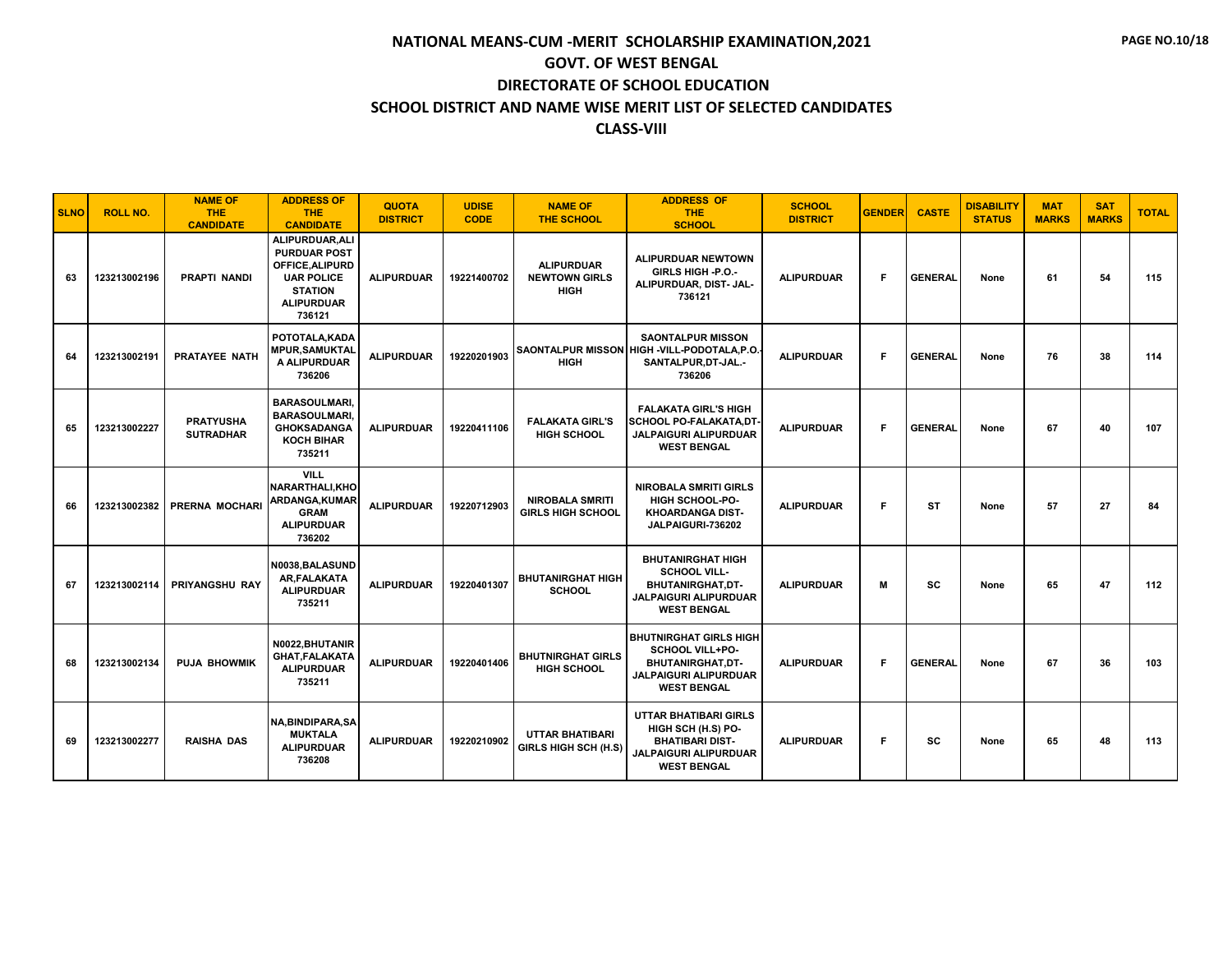| <b>SLNO</b> | <b>ROLL NO.</b> | <b>NAME OF</b><br><b>THE</b><br><b>CANDIDATE</b> | <b>ADDRESS OF</b><br><b>THE</b><br><b>CANDIDATE</b>                                                                   | <b>QUOTA</b><br><b>DISTRICT</b> | <b>UDISE</b><br><b>CODE</b> | <b>NAME OF</b><br><b>THE SCHOOL</b>                | <b>ADDRESS OF</b><br><b>THE</b><br><b>SCHOOL</b>                                                          | <b>SCHOOL</b><br><b>DISTRICT</b> | <b>GENDER</b> | <b>CASTE</b>   | <b>DISABILITY</b><br><b>STATUS</b> | <b>MAT</b><br><b>MARKS</b> | <b>SAT</b><br><b>MARKS</b> | <b>TOTAL</b> |
|-------------|-----------------|--------------------------------------------------|-----------------------------------------------------------------------------------------------------------------------|---------------------------------|-----------------------------|----------------------------------------------------|-----------------------------------------------------------------------------------------------------------|----------------------------------|---------------|----------------|------------------------------------|----------------------------|----------------------------|--------------|
| 70          | 123213002243    | <b>RAJ DEBNATH</b>                               | <b>UTTAR</b><br>PAROKATA, UTTA<br>R<br>PAROKATA.SAMU<br><b>KTALA</b><br><b>ALIPURDUAR</b><br>736202                   | <b>ALIPURDUAR</b>               | 19220711301                 | <b>KAMAKSHYAGURI</b><br><b>HIGH SCHOOL</b>         | <b>KAMAKSHYAGURI HIGH</b><br>SCHOOL-ILL+PO-<br><b>KAMAKHYAGURI DIST-</b><br>JALPAIGURI-736202             | <b>ALIPURDUAR</b>                | M             | <b>GENERAL</b> | None                               | 74                         | 30                         | 104          |
| 71          | 123213002110    | <b>RAJASHRI GHOSH</b>                            | <b>RABINDRA</b><br><b>NAGAR</b><br><b>COLONY, BIRPAR</b><br>A.BIRPARA<br><b>ALIPURDUAR</b><br>735204                  | <b>ALIPURDUAR</b>               | 19220803002                 | <b>BIRPARA GIRLS HIGH</b><br><b>SCHOOL</b>         | <b>BIRPARA GIRLS HIGH</b><br>SCHOOL-VILL-ARABINDA<br><b>NAGAR COLONY, P.O.-</b><br>BIRPARA, DT-JAL-735204 | <b>ALIPURDUAR</b>                | F             | <b>GENERAL</b> | None                               | 58                         | 53                         | 111          |
| 72          | 123213002100    | <b>RAJESH BISWAS</b>                             | <b>NAZIRAN DEUTI</b><br><b>KHATA, BARUIPAR</b><br>A,BOXIRHAT<br><b>KOCH BIHAR</b><br>736207                           | <b>ALIPURDUAR</b>               | 19220707302                 | <b>BARABISHA HIGH</b><br>SCHOOL(H.S)               | <b>BARABISHA HIGH</b><br>SCHOOL(H.S)-PO -<br><b>BARABISHA DIST -</b><br>JALPAIGURI-736207                 | <b>ALIPURDUAR</b>                | M             | <b>SC</b>      | None                               | 51                         | 37                         | 88           |
| 73          | 123213002171    | <b>RASMI ROY</b>                                 | <b>VILL</b><br><b>CHHOTODALDALI</b><br><b>UTTAR</b><br>NARARTHALI.KU<br><b>MARGRAM</b><br><b>ALIPURDUAR</b><br>736202 | <b>ALIPURDUAR</b>               | 19220712903                 | <b>NIROBALA SMRITI</b><br><b>GIRLS HIGH SCHOOL</b> | <b>NIROBALA SMRITI GIRLS</b><br><b>HIGH SCHOOL-PO-</b><br><b>KHOARDANGA DIST-</b><br>JALPAIGURI-736202    | <b>ALIPURDUAR</b>                | F.            | <b>GENERAL</b> | None                               | 77                         | 48                         | 125          |
| 74          | 123213002254    | <b>RIK BISWAS</b>                                | <b>ASHUTOSH</b><br><b>COLONY.ALIPURD</b><br><b>UAR, ALIPURDUAR</b><br><b>ALIPURDUAR</b><br>736121                     | <b>ALIPURDUAR</b>               | 19221401804                 | <b>ALIPURDUAR HIGH</b><br><b>SCHOOL</b>            | <b>ALIPURDUAR HIGH</b><br>SCHOOL-P.O.-<br>ALIPURDUAR, DIST- JAL-<br>736121                                | <b>ALIPURDUAR</b>                | M             | <b>GENERAL</b> | None                               | 51                         | 52                         | 103          |
| 75          | 123213002117    | <b>RIKIYA SAHA</b>                               | <b>UTTAR</b><br><b>KAMAKHYAGURI.</b><br>KAMAKHYAGURI,<br><b>KUMARGRAM</b><br><b>ALIPURDUAR</b><br>736202              | <b>ALIPURDUAR</b>               | 19220710802                 | <b>KAMAKSHYAGURI</b><br><b>GIRLS H. S. SCHOOL</b>  | <b>KAMAKSHYAGURI GIRLS H.</b><br>S. SCHOOL-NPO-<br><b>KAMAKHYAGURI DIST-</b><br>JALPAIGURI-736202         | <b>ALIPURDUAR</b>                | F             | <b>GENERAL</b> | None                               | 64                         | 45                         | 109          |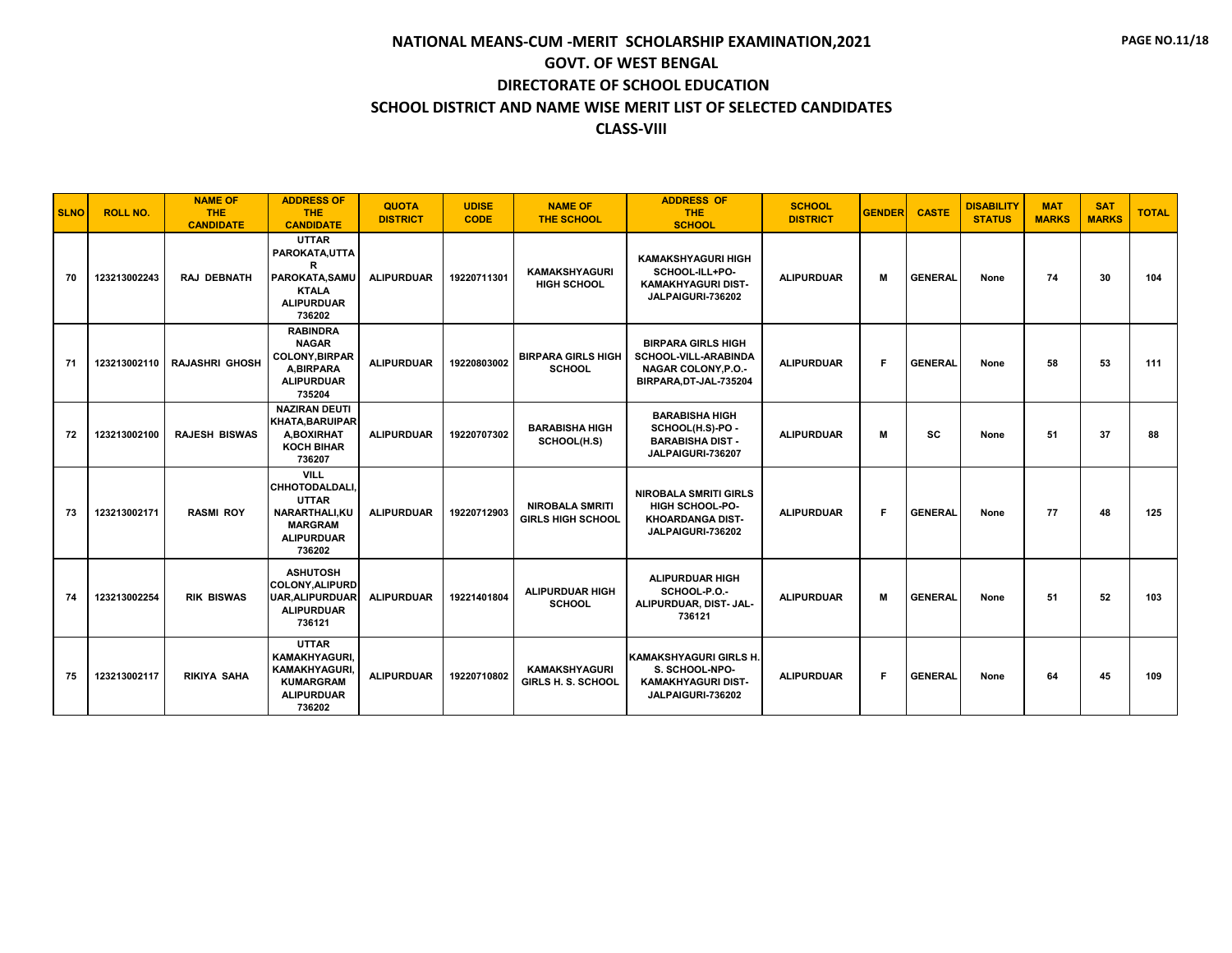| <b>SLNO</b> | <b>ROLL NO.</b> | <b>NAME OF</b><br><b>THE</b><br><b>CANDIDATE</b> | <b>ADDRESS OF</b><br><b>THE</b><br><b>CANDIDATE</b>                                                                                   | <b>QUOTA</b><br><b>DISTRICT</b> | <b>UDISE</b><br><b>CODE</b> | <b>NAME OF</b><br><b>THE SCHOOL</b>                | <b>ADDRESS OF</b><br>THE.<br><b>SCHOOL</b>                                                                         | <b>SCHOOL</b><br><b>DISTRICT</b> | <b>GENDER</b> | <b>CASTE</b>   | <b>DISABILITY</b><br><b>STATUS</b> | <b>MAT</b><br><b>MARKS</b> | <b>SAT</b><br><b>MARKS</b> | <b>TOTAL</b> |
|-------------|-----------------|--------------------------------------------------|---------------------------------------------------------------------------------------------------------------------------------------|---------------------------------|-----------------------------|----------------------------------------------------|--------------------------------------------------------------------------------------------------------------------|----------------------------------|---------------|----------------|------------------------------------|----------------------------|----------------------------|--------------|
| 76          | 123213002185    | <b>RIYA DAS</b>                                  | <b>MADHYA</b><br>PAROKATA.UTTA<br>R<br>PAROKATA, SAMU<br><b>KTALA</b><br><b>ALIPURDUAR</b><br>736202                                  | <b>ALIPURDUAR</b>               | 19220710802                 | <b>KAMAKSHYAGURI</b><br><b>GIRLS H. S. SCHOOL</b>  | <b>KAMAKSHYAGURI GIRLS H.</b><br>S. SCHOOL-NPO-<br><b>KAMAKHYAGURI DIST-</b><br>JALPAIGURI-736202                  | <b>ALIPURDUAR</b>                | F             | SC             | None                               | 68                         | 45                         | 113          |
| 77          | 123213002198    | <b>RIYA MANDAL</b>                               | <b>DEBIGARH</b><br><b>COLONY, BIRPAR</b><br><b>A.BIRPARA</b><br><b>ALIPURDUAR</b><br>735204                                           | <b>ALIPURDUAR</b>               | 19220803002                 | <b>BIRPARA GIRLS HIGH</b><br><b>SCHOOL</b>         | <b>BIRPARA GIRLS HIGH</b><br>SCHOOL-VILL-ARABINDA<br>NAGAR COLONY, P.O.-<br>BIRPARA, DT-JAL-735204                 | <b>ALIPURDUAR</b>                | F             | sc             | None                               | 51                         | 39                         | 90           |
| 78          | 123213002106    | <b>RIYA ROY</b>                                  | <b>VILL</b><br><b>CHHOTODALDALI</b><br><b>UTTAR</b><br><b>NARARTHALI.KU</b><br><b>MARGRAM</b><br><b>ALIPURDUAR</b><br>736202          | <b>ALIPURDUAR</b>               | 19220712903                 | <b>NIROBALA SMRITI</b><br><b>GIRLS HIGH SCHOOL</b> | <b>NIROBALA SMRITI GIRLS</b><br><b>HIGH SCHOOL-PO-</b><br><b>KHOARDANGA DIST-</b><br>JALPAIGURI-736202             | <b>ALIPURDUAR</b>                | F             | sc             | None                               | 57                         | 38                         | 95           |
| 79          | 123213002231    | <b>ROHIT RAM</b>                                 | <b>BHUTANIRGHAT.B</b><br><b>HUTANIRGHAT,FA</b><br><b>LAKATA</b><br><b>ALIPURDUAR</b><br>735211                                        | <b>ALIPURDUAR</b>               | 19220401307                 | <b>BHUTANIRGHAT HIGH</b><br><b>SCHOOL</b>          | <b>BHUTANIRGHAT HIGH</b><br><b>SCHOOL VILL-</b><br>BHUTANIRGHAT,DT-<br>JALPAIGURI ALIPURDUAR<br><b>WEST BENGAL</b> | <b>ALIPURDUAR</b>                | M             | SC             | None                               | 60                         | 30                         | 90           |
| 80          | 123213002154    | <b>ROHIT ROY</b>                                 | <b>DAKSHIN</b><br><b>NARARTHALI</b><br><b>RAILGATE, DAKSH</b><br>IN<br>NARARTHALI.KU<br><b>MARGRAM</b><br><b>ALIPURDUAR</b><br>736202 | <b>ALIPURDUAR</b>               | 19220711301                 | <b>KAMAKSHYAGURI</b><br><b>HIGH SCHOOL</b>         | <b>KAMAKSHYAGURI HIGH</b><br>SCHOOL-ILL+PO-<br><b>KAMAKHYAGURI DIST-</b><br>JALPAIGURI-736202                      | <b>ALIPURDUAR</b>                | M             | sc             | None                               | 62                         | 36                         | 98           |
| 81          |                 | 123213002219 SAGARIKA SARKAR HAT.ALIPURDUAR      | <b>TAPSIKHATA, GHA</b><br><b>RGHARIA</b><br><b>ALIPURDUAR</b><br>736121                                                               | <b>ALIPURDUAR</b>               | 19220102302                 | <b>TAPSIKHATA HIGH</b><br><b>SCHOOL</b>            | <b>TAPSIKHATA HIGH</b><br>SCHOOL-P.O.-<br>TAPSIKHATA, DIST- JAL-<br>736121                                         | <b>ALIPURDUAR</b>                | F             | <b>GENERAL</b> | None                               | 61                         | 44                         | 105          |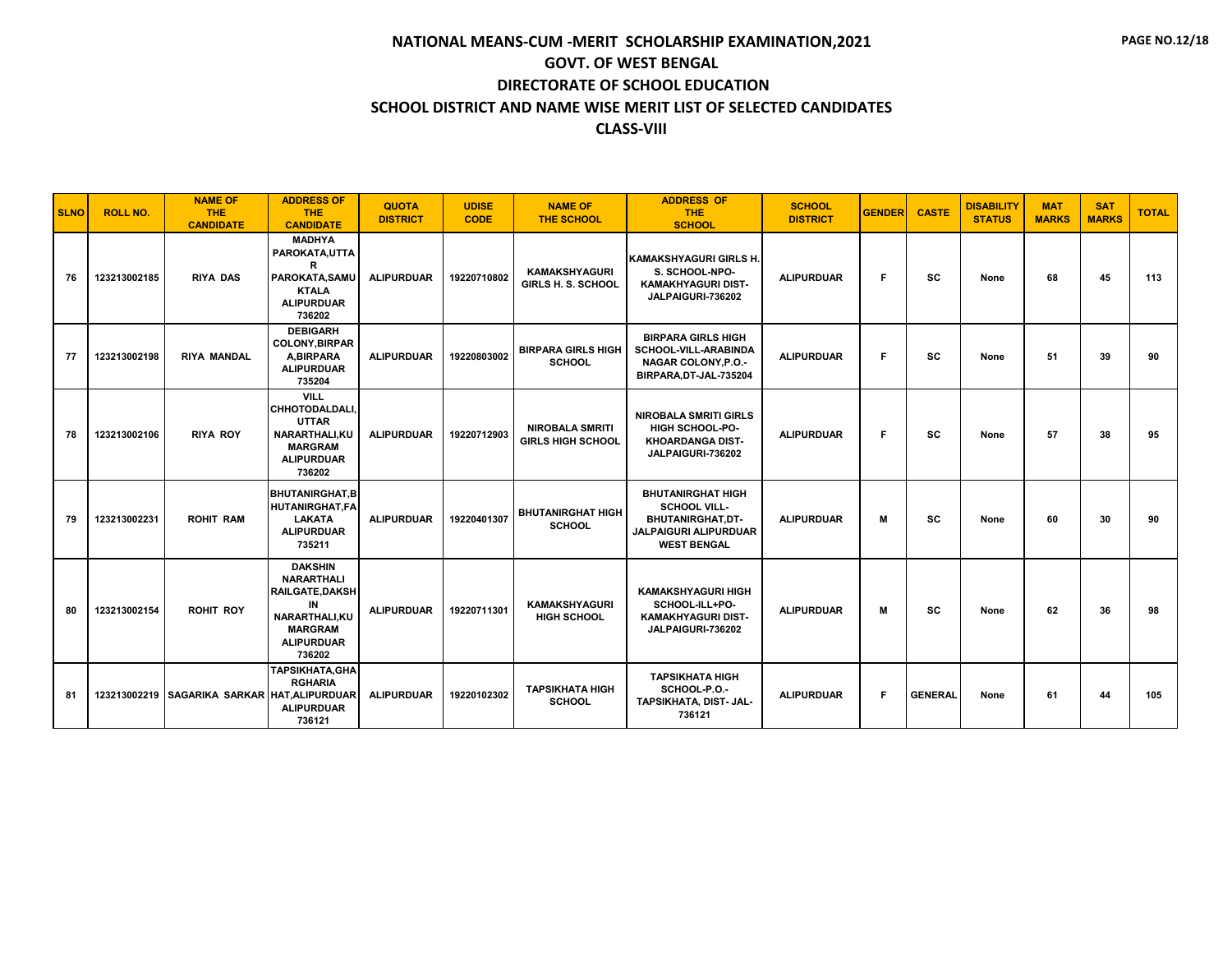| <b>SLNO</b> | <b>ROLL NO.</b> | <b>NAME OF</b><br><b>THE</b><br><b>CANDIDATE</b> | <b>ADDRESS OF</b><br><b>THE</b><br><b>CANDIDATE</b>                                                                | <b>QUOTA</b><br><b>DISTRICT</b> | <b>UDISE</b><br><b>CODE</b> | <b>NAME OF</b><br><b>THE SCHOOL</b>               | <b>ADDRESS OF</b><br><b>THE</b><br><b>SCHOOL</b>                                                          | <b>SCHOOL</b><br><b>DISTRICT</b> | <b>GENDER</b> | <b>CASTE</b>   | <b>DISABILITY</b><br><b>STATUS</b> | <b>MAT</b><br><b>MARKS</b> | <b>SAT</b><br><b>MARKS</b> | <b>TOTAL</b> |
|-------------|-----------------|--------------------------------------------------|--------------------------------------------------------------------------------------------------------------------|---------------------------------|-----------------------------|---------------------------------------------------|-----------------------------------------------------------------------------------------------------------|----------------------------------|---------------|----------------|------------------------------------|----------------------------|----------------------------|--------------|
| 82          | 123213002017    | <b>SAHAM DAS</b>                                 | SALSALABARI, SA<br>LSALABARI, ALIPU<br><b>RDUAR</b><br><b>ALIPURDUAR</b><br>736208                                 | <b>ALIPURDUAR</b>               | 19220213601                 | <b>SALSALABARI MODEL</b><br><b>HIGH</b>           | <b>SALSALABARI MODEL</b><br>HIGH-VILL+PO-SALBARI<br>DIST-JALPAIGURI-736208                                | <b>ALIPURDUAR</b>                | M             | <b>SC</b>      | None                               | 70                         | 45                         | 115          |
| 83          | 123213002348    | <b>SAHILI PRAMANIK</b>                           | <b>VIVEKANANDA</b><br><b>COLONY, KAMAKH</b><br>YAGURI, KUMARG<br><b>RAM</b><br><b>ALIPURDUAR</b><br>736202         | <b>ALIPURDUAR</b>               | 19220710802                 | <b>KAMAKSHYAGURI</b><br><b>GIRLS H. S. SCHOOL</b> | KAMAKSHYAGURI GIRLS H.<br>S. SCHOOL-NPO-<br><b>KAMAKHYAGURI DIST-</b><br>JALPAIGURI-736202                | <b>ALIPURDUAR</b>                | F             | <b>GENERAL</b> | None                               | 65                         | 46                         | 111          |
| 84          | 123213002296    | SAKTIRANJAN DAS                                  | <b>DAKSHIN</b><br>NARARTHALI.DAK<br><b>SHIN</b><br>NARARTHALI, KU<br><b>MARGRAM</b><br><b>ALIPURDUAR</b><br>736202 | <b>ALIPURDUAR</b>               | 19220710302                 | <b>DAKSHIN NARARTHALI</b><br>JR. HIGH             | DAKSHIN NARARTHALI JR.<br>HIGH-VILL-D/NARATHALI<br>DIST-JALPAIGURI-736202                                 | <b>ALIPURDUAR</b>                | M             | <b>SC</b>      | None                               | 50                         | 39                         | 89           |
| 85          | 123213002294    | <b>SAMARPAN PANDIT</b>                           | NA,UTTAR<br>PAROKATA.SAMU<br><b>KTALA</b><br><b>ALIPURDUAR</b><br>736202                                           | <b>ALIPURDUAR</b>               | 19220711301                 | <b>KAMAKSHYAGURI</b><br><b>HIGH SCHOOL</b>        | <b>KAMAKSHYAGURI HIGH</b><br>SCHOOL-ILL+PO-<br><b>KAMAKHYAGURI DIST-</b><br>JALPAIGURI-736202             | <b>ALIPURDUAR</b>                | M             | <b>GENERAL</b> | None                               | 77                         | 59                         | 136          |
| 86          | 123213002259    | <b>SAMRAT BOSE</b>                               | 00.MATHURA<br><b>BAGAN, ALIPURD</b><br><b>UAR ALIPURDUAR</b><br>736204                                             | <b>ALIPURDUAR</b>               | 19220112304                 | <b>SONAPUR BK HS.</b><br><b>SCHOOL</b>            | <b>SONAPUR BK HS. SCHOOL-</b><br><b>VILL-CHAKOAKHETI PO-</b><br><b>SONAPUR DIST-</b><br>JALPAIGURI-736204 | <b>ALIPURDUAR</b>                | M             | <b>GENERAL</b> | None                               | 63                         | 63                         | 126          |
| 87          | 123213002261    | <b>SAMRIDHYA ROY</b>                             | SURJANAGAR,<br><b>WARD NO</b><br>08.ALIPURDUAR<br><b>COURT.ALIPURDU</b><br><b>AR ALIPURDUAR</b><br>736122          | <b>ALIPURDUAR</b>               | 19221400804                 | <b>MC WILLIAM HIGH</b><br><b>SCHOOL</b>           | <b>MC WILLIAM HIGH SCHOOL</b><br>NEWTOWN, P.O.-<br>ALIPURDUAR COURT, DIST-<br>JAL-736122                  | <b>ALIPURDUAR</b>                | M             | <b>GENERAL</b> | None                               | 75                         | 48                         | 123          |
| 88          | 123213002322    | SANCHARI BASAK                                   | <b>BASAK</b><br>PARA, GOPAL<br><b>BAGAN, MADARIH</b><br>AT ALIPURDUAR<br>735213                                    | <b>ALIPURDUAR</b>               | 19220809402                 | <b>SISHUBARI HIGH</b><br><b>SCHOOL</b>            | <b>SISHUBARI HIGH SCHOOL-</b><br>SISHUBARIHAT, P.O.-<br><b>GOPAL BAGAN, DT-JAL.-</b><br>735213            | <b>ALIPURDUAR</b>                | F             | <b>GENERAL</b> | None                               | 62                         | 60                         | 122          |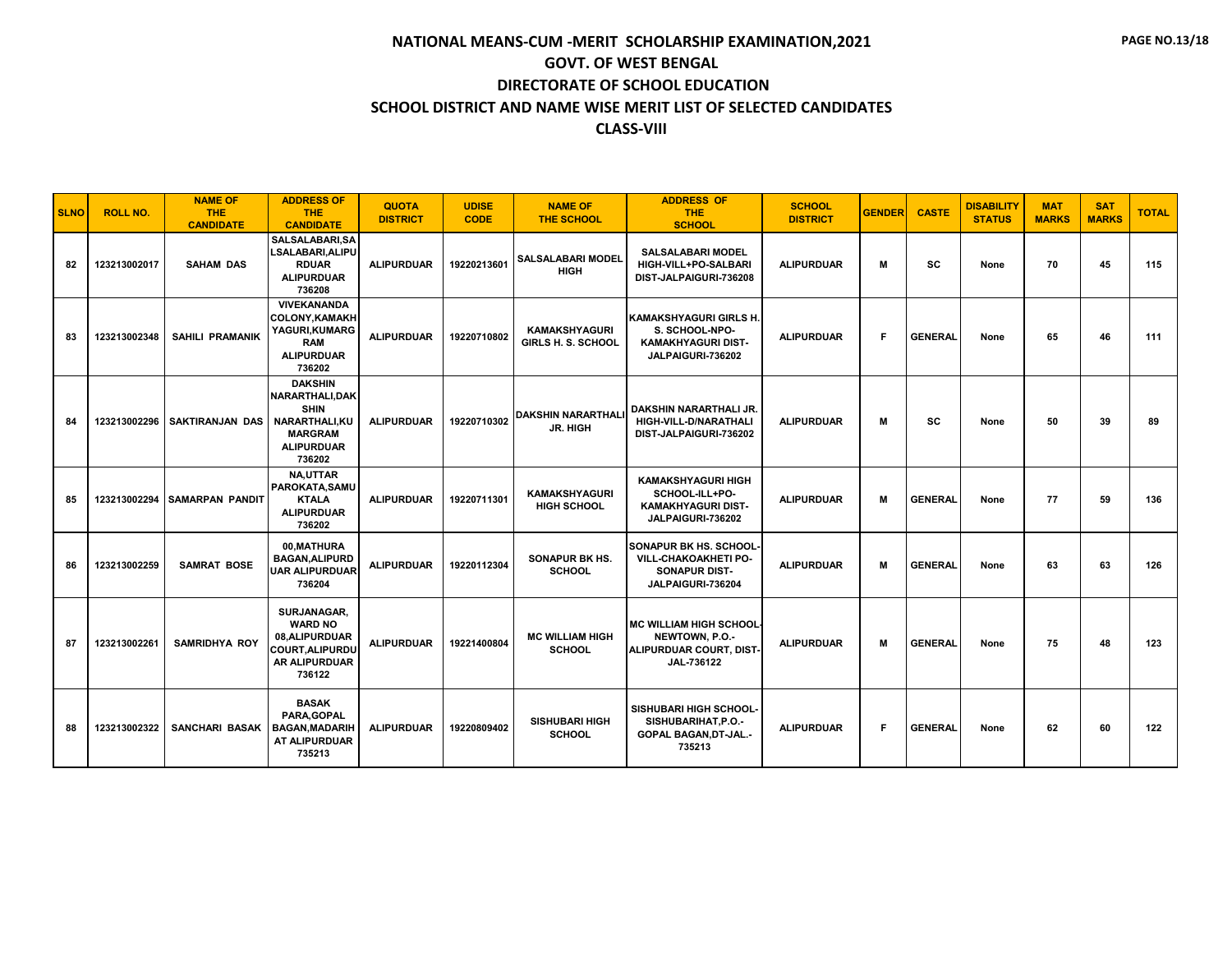| <b>SLNO</b> | <b>ROLL NO.</b> | <b>NAME OF</b><br><b>THE</b><br><b>CANDIDATE</b> | <b>ADDRESS OF</b><br><b>THE</b><br><b>CANDIDATE</b>                                         | <b>QUOTA</b><br><b>DISTRICT</b> | <b>UDISE</b><br><b>CODE</b> | <b>NAME OF</b><br><b>THE SCHOOL</b>            | <b>ADDRESS OF</b><br>THE.<br><b>SCHOOL</b>                                                                                                                         | <b>SCHOOL</b><br><b>DISTRICT</b> | <b>GENDER</b> | <b>CASTE</b>   | <b>DISABILITY</b><br><b>STATUS</b> | <b>MAT</b><br><b>MARKS</b> | <b>SAT</b><br><b>MARKS</b> | <b>TOTAL</b> |
|-------------|-----------------|--------------------------------------------------|---------------------------------------------------------------------------------------------|---------------------------------|-----------------------------|------------------------------------------------|--------------------------------------------------------------------------------------------------------------------------------------------------------------------|----------------------------------|---------------|----------------|------------------------------------|----------------------------|----------------------------|--------------|
| 89          | 123213002364    | <b>SANGI BARMAN</b>                              | <b>CHOTOSIMULGUR</b><br>I.GHOKSADANGA.<br><b>GHOKSADANGA</b><br><b>KOCH BIHAR</b><br>736171 | <b>ALIPURDUAR</b>               | 19220401406                 | <b>BHUTNIRGHAT GIRLS</b><br><b>HIGH SCHOOL</b> | <b>BHUTNIRGHAT GIRLS HIGH</b><br><b>SCHOOL VILL+PO-</b><br><b>BHUTANIRGHAT.DT-</b><br>JALPAIGURI ALIPURDUAR<br><b>WEST BENGAL</b>                                  | <b>ALIPURDUAR</b>                | E             | <b>SC</b>      | None                               | 55                         | 42                         | 97           |
| 90          | 123213002199    | <b>SAYAN PAUL</b>                                | <b>SUBHASH PALLY</b><br><b>ROAD NO</b><br>3.BIRPARA.BIRPA<br><b>RA ALIPURDUAR</b><br>735204 | <b>ALIPURDUAR</b>               | 19220803001                 | <b>BIRPARA HIGH</b><br>SCHOOL(H.S)             | <b>BIRPARA HIGH</b><br>SCHOOL(H.S)-P.O.-<br>BIRPARA, DT-JAL.-735204                                                                                                | <b>ALIPURDUAR</b>                | M             | <b>GENERAL</b> | None                               | 62                         | 43                         | 105          |
| 91          | 123213002221    | <b>SAYANTANI DAS</b>                             | <b>STAFF</b><br>LINE, BIRPARA, BI<br><b>RPARA</b><br><b>ALIPURDUAR</b><br>735204            | <b>ALIPURDUAR</b>               | 19220803002                 | <b>BIRPARA GIRLS HIGH</b><br><b>SCHOOL</b>     | <b>BIRPARA GIRLS HIGH</b><br>SCHOOL-VILL-ARABINDA<br><b>NAGAR COLONY, P.O.-</b><br>BIRPARA, DT-JAL-735204                                                          | <b>ALIPURDUAR</b>                | E             | <b>SC</b>      | None                               | 58                         | 53                         | 111          |
| 92          | 123213002279    | <b>SHASWATA PAUL</b>                             | <b>SCHOOL</b><br>PARA, JATESWAR,<br><b>FALAKATA</b><br><b>ALIPURDUAR</b><br>735216          | <b>ALIPURDUAR</b>               | 19220402503                 | <b>JATESWAR HIGH</b><br>SCHOOL(H.S.)           | <b>JATESWAR HIGH</b><br>SCHOOL(H.S.)-VILL-<br>JATESWAR-II-V.PO-<br>JATESWAR DT-JALPAIGURI-<br>735216                                                               | <b>ALIPURDUAR</b>                | M             | <b>GENERAL</b> | None                               | 72                         | 59                         | 131          |
| 93          | 123213002224    | <b>SHREYA SARKAR</b>                             | <b>BABUPARA.FALA</b><br><b>KATA.FALAKATA</b><br><b>ALIPURDUAR</b><br>735211                 | <b>ALIPURDUAR</b>               | 19220411105                 | <b>FALAKATA SUBHASH</b><br><b>GIRL'S HIGH</b>  | <b>FALAKATA SUBHASH</b><br><b>GIRL'S HIGH PO-</b><br>FALAKATA, VIA-<br>FALAKATA.THANA-<br><b>FALAKATA,DT-JALPAIGURI</b><br><b>ALIPURDUAR WEST</b><br><b>BENGAL</b> | <b>ALIPURDUAR</b>                | F             | <b>GENERAL</b> | None                               | 62                         | 44                         | 106          |
| 94          | 123213002054    | <b>SHREYA SARKAR</b>                             | <b>MADARIROAD.FA</b><br>LAKATA, FALAKAT<br>A ALIPURDUAR<br>735211                           | <b>ALIPURDUAR</b>               | 19220411106                 | <b>FALAKATA GIRL'S</b><br><b>HIGH SCHOOL</b>   | <b>FALAKATA GIRL'S HIGH</b><br><b>SCHOOL PO-FALAKATA.DT-</b><br><b>JALPAIGURI ALIPURDUAR</b><br><b>WEST BENGAL</b>                                                 | <b>ALIPURDUAR</b>                | F             | <b>SC</b>      | None                               | 47                         | 39                         | 86           |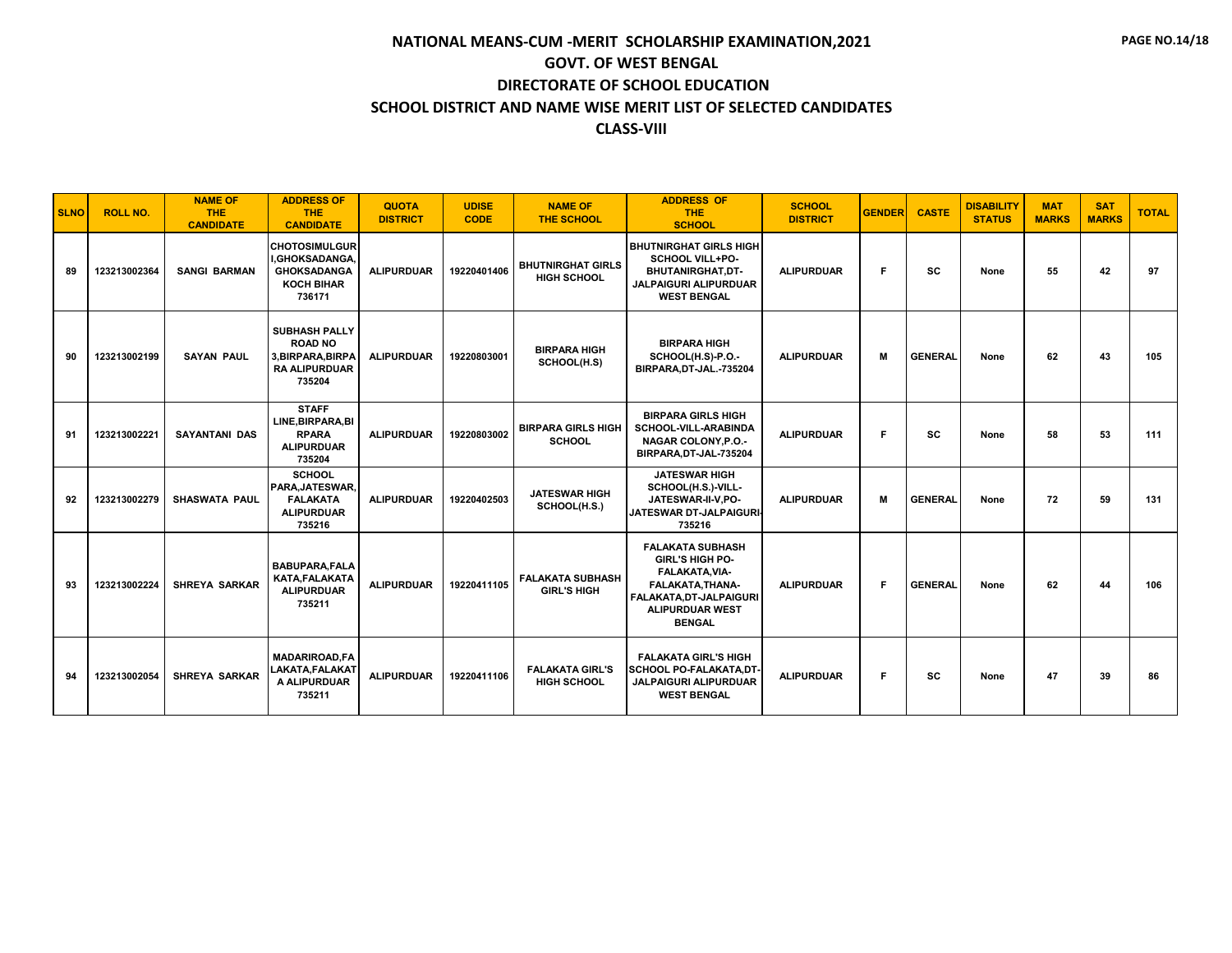| <b>SLNO</b> | <b>ROLL NO.</b> | <b>NAME OF</b><br><b>THE</b><br><b>CANDIDATE</b> | <b>ADDRESS OF</b><br><b>THE</b><br><b>CANDIDATE</b>                                                                | <b>QUOTA</b><br><b>DISTRICT</b> | <b>UDISE</b><br><b>CODE</b> | <b>NAME OF</b><br><b>THE SCHOOL</b>        | <b>ADDRESS OF</b><br>THE.<br><b>SCHOOL</b>                                                                       | <b>SCHOOL</b><br><b>DISTRICT</b> | <b>GENDER</b> | <b>CASTE</b>   | <b>DISABILITY</b><br><b>STATUS</b> | <b>MAT</b><br><b>MARKS</b> | <b>SAT</b><br><b>MARKS</b> | <b>TOTAL</b> |
|-------------|-----------------|--------------------------------------------------|--------------------------------------------------------------------------------------------------------------------|---------------------------------|-----------------------------|--------------------------------------------|------------------------------------------------------------------------------------------------------------------|----------------------------------|---------------|----------------|------------------------------------|----------------------------|----------------------------|--------------|
| 95          | 123213002036    | <b>SHRUTIPARNA RAY</b>                           | <b>PASCHIM</b><br><b>KHAIRBARI.RANG</b><br>ALIBAZNA, MADAR<br><b>IHAT</b><br><b>ALIPURDUAR</b><br>735213           | <b>ALIPURDUAR</b>               | 19220803002                 | <b>BIRPARA GIRLS HIGH</b><br><b>SCHOOL</b> | <b>BIRPARA GIRLS HIGH</b><br>SCHOOL-VILL-ARABINDA<br><b>NAGAR COLONY, P.O.-</b><br>BIRPARA, DT-JAL-735204        | <b>ALIPURDUAR</b>                | F             | SC             | None                               | 68                         | 49                         | 117          |
| 96          | 123213002293    | <b>SIDDHARTHA</b><br><b>BARUA</b>                | <b>COLLEGE PARA</b><br><b>MOTI</b><br><b>MIL, BIRPARA, BIR</b><br><b>PARA</b><br><b>ALIPURDUAR</b><br>735204       | <b>JALPAIGURI</b>               | 19220803001                 | <b>BIRPARA HIGH</b><br>SCHOOL(H.S)         | <b>BIRPARA HIGH</b><br>SCHOOL(H.S)-P.O.-<br>BIRPARA.DT-JAL.-735204                                               | <b>ALIPURDUAR</b>                | M             | <b>ST</b>      | None                               | 32                         | 32                         | 64           |
| 97          | 123213002155    | SIMI SAHA                                        | <b>UTTAR</b><br>KAMAKHYAGURI,<br><b>KAMAKHYAGURI,</b><br><b>KUMARGRAM</b><br><b>ALIPURDUAR</b><br>736202           | <b>ALIPURDUAR</b>               | 19220710802                 | <b>KAMAKSHYAGURI</b><br>GIRLS H. S. SCHOOL | İKAMAKSHYAGURI GIRLS H.<br>S. SCHOOL-NPO-<br><b>KAMAKHYAGURI DIST-</b><br>JALPAIGURI-736202                      | <b>ALIPURDUAR</b>                | F             | <b>GENERAL</b> | None                               | 70                         | 54                         | 124          |
| 98          | 123213002354    | <b>SNEHA PRAMANIK</b>                            | <b>GHOSH</b><br>PARA, KAMAKHYA<br><b>GURI, KUMARGRA</b><br><b>M ALIPURDUAR</b><br>736202                           | <b>ALIPURDUAR</b>               | 19220710802                 | <b>KAMAKSHYAGURI</b><br>GIRLS H. S. SCHOOL | <b>KAMAKSHYAGURI GIRLS H.</b><br>S. SCHOOL-NPO-<br><b>KAMAKHYAGURI DIST-</b><br>JALPAIGURI-736202                | <b>ALIPURDUAR</b>                | F             | <b>GENERAL</b> | None                               | 52                         | 58                         | 110          |
| 99          | 123213002311    | SNIGDHA BARMAN                                   | <b>DAKSHIN</b><br>NARARTHALI.DAK<br><b>SHIN</b><br>NARARTHALI, KU<br><b>MARGRAM</b><br><b>ALIPURDUAR</b><br>736202 | <b>ALIPURDUAR</b>               | 19220710802                 | <b>KAMAKSHYAGURI</b><br>GIRLS H. S. SCHOOL | KAMAKSHYAGURI GIRLS H.<br>S. SCHOOL-NPO-<br>KAMAKHYAGURI DIST-<br>JALPAIGURI-736202                              | <b>ALIPURDUAR</b>                | F             | SC             | None                               | 57                         | 58                         | 115          |
| 100         | 123213002226    | <b>SONALI PAL</b>                                | <b>SUBHASH</b><br>PALLY.BIRPARA.<br><b>BIRPARA</b><br><b>ALIPURDUAR</b><br>735204                                  | <b>ALIPURDUAR</b>               | 19220803002                 | <b>BIRPARA GIRLS HIGH</b><br><b>SCHOOL</b> | <b>BIRPARA GIRLS HIGH</b><br><b>SCHOOL-VILL-ARABINDA</b><br><b>NAGAR COLONY, P.O.-</b><br>BIRPARA, DT-JAL-735204 | <b>ALIPURDUAR</b>                | F             | <b>GENERAL</b> | None                               | 63                         | 45                         | 108          |
| 101         | 123213002298    | SOUMYAJIT DUTTA                                  | 106-1.DAKSHIN<br>NARARTHALI, KU<br><b>MARGRAM</b><br><b>ALIPURDUAR</b><br>736202                                   | <b>ALIPURDUAR</b>               | 19220711301                 | <b>KAMAKSHYAGURI</b><br><b>HIGH SCHOOL</b> | <b>KAMAKSHYAGURI HIGH</b><br>SCHOOL-ILL+PO-<br>KAMAKHYAGURI DIST-<br>JALPAIGURI-736202                           | <b>ALIPURDUAR</b>                | М             | <b>GENERAL</b> | None                               | 74                         | 41                         | 115          |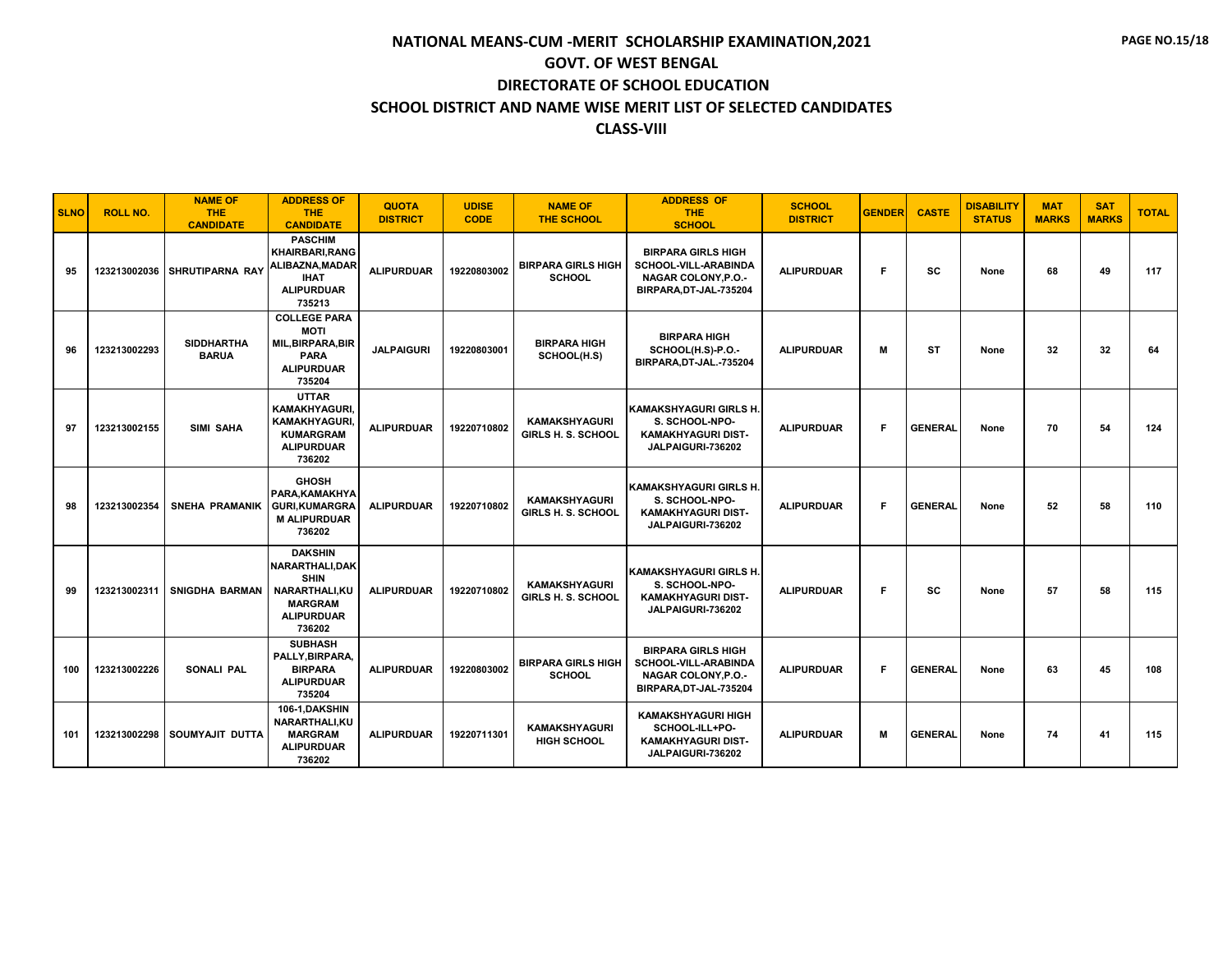| <b>SLNO</b> | <b>ROLL NO.</b> | <b>NAME OF</b><br><b>THE</b><br><b>CANDIDATE</b> | <b>ADDRESS OF</b><br><b>THE</b><br><b>CANDIDATE</b>                                                                       | <b>QUOTA</b><br><b>DISTRICT</b> | <b>UDISE</b><br><b>CODE</b> | <b>NAME OF</b><br><b>THE SCHOOL</b>                          | <b>ADDRESS OF</b><br>THE.<br><b>SCHOOL</b>                                                                                        | <b>SCHOOL</b><br><b>DISTRICT</b> | <b>GENDER</b> | <b>CASTE</b>   | <b>DISABILITY</b><br><b>STATUS</b> | <b>MAT</b><br><b>MARKS</b> | <b>SAT</b><br><b>MARKS</b> | <b>TOTAL</b> |
|-------------|-----------------|--------------------------------------------------|---------------------------------------------------------------------------------------------------------------------------|---------------------------------|-----------------------------|--------------------------------------------------------------|-----------------------------------------------------------------------------------------------------------------------------------|----------------------------------|---------------|----------------|------------------------------------|----------------------------|----------------------------|--------------|
| 102         | 123213002091    | <b>SRESTHA SARKAR</b>                            | <b>FALAKATA.KALIP</b><br><b>UR.FALAKATA</b><br><b>ALIPURDUAR</b><br>735211                                                | <b>ALIPURDUAR</b>               | 19220411106                 | <b>FALAKATA GIRL'S</b><br><b>HIGH SCHOOL</b>                 | <b>FALAKATA GIRL'S HIGH</b><br><b>SCHOOL PO-FALAKATA.DT</b><br>JALPAIGURI ALIPURDUAR<br><b>WEST BENGAL</b>                        | <b>ALIPURDUAR</b>                | F             | <b>GENERAL</b> | None                               | 71                         | 47                         | 118          |
| 103         | 123213002211    | <b>SUBARNA</b><br><b>BASUMATA</b>                | <b>HEMAGURI, HEMA</b><br><b>GURI,KUMARGRA</b><br><b>M ALIPURDUAR</b><br>736203                                            | <b>ALIPURDUAR</b>               | 19220706102                 | <b>DALDALI HIGH</b><br>SCHOOL(H.S)                           | <b>DALDALI HIGH</b><br>SCHOOL(H.S)-PO-BARA<br><b>DALDALI DIST -</b><br>JALPAIGURI PIN NO-736203<br>736203                         | <b>ALIPURDUAR</b>                | M             | <b>ST</b>      | None                               | 48                         | 35                         | 83           |
| 104         | 123213002206    | <b>SUBHADEEP</b><br><b>SARKAR</b>                | <b>SUBHASH</b><br>PALLY.BIRPARA.<br><b>BIRPARA</b><br><b>ALIPURDUAR</b><br>735204                                         | <b>ALIPURDUAR</b>               | 19220803001                 | <b>BIRPARA HIGH</b><br>SCHOOL(H.S)                           | <b>BIRPARA HIGH</b><br>SCHOOL(H.S)-P.O.-<br>BIRPARA.DT-JAL.-735204                                                                | <b>ALIPURDUAR</b>                | M             | SC             | None                               | 61                         | 39                         | 100          |
| 105         | 123213002220    | SUBHAJIT BARMAN                                  | <b>GOKULNAGAR.PR</b><br>OMODNAGAR, FAL<br><b>AKATA</b><br><b>ALIPURDUAR</b><br>735216                                     | <b>ALIPURDUAR</b>               | 19220401307                 | <b>BHUTANIRGHAT HIGH</b><br><b>SCHOOL</b>                    | <b>BHUTANIRGHAT HIGH</b><br><b>SCHOOL VILL-</b><br><b>BHUTANIRGHAT.DT-</b><br><b>JALPAIGURI ALIPURDUAR</b><br><b>WEST BENGAL</b>  | <b>ALIPURDUAR</b>                | M             | <b>SC</b>      | Loco motor<br>disability           | 62                         | 37                         | 99           |
| 106         | 123213002233    | SUBHAJIT DAS                                     | <b>PURBA</b><br><b>CHEPANI, CHEPAN</b><br><b>I.SAMUKTALA</b><br><b>ALIPURDUAR</b><br>736206                               | <b>ALIPURDUAR</b>               | 19220203202                 | <b>CHEPANI JR. HIGH</b><br><b>SCHOOL</b>                     | <b>CHEPANI JR. HIGH</b><br><b>SCHOOL VILL+PO-</b><br><b>P/CHEPANI DIST-</b><br><b>JALPAIGURI ALIPURDUAR</b><br><b>WEST BENGAL</b> | <b>ALIPURDUAR</b>                | M             | SC             | None                               | 64                         | 40                         | 104          |
| 107         | 123213002019    | <b>SUBHAM</b><br><b>BASUMATA</b>                 | <b>DAKSHIN</b><br>NARARTHALI, DAK<br><b>SHIN</b><br><b>NARARTHALI.KU</b><br><b>MARGRAM</b><br><b>ALIPURDUAR</b><br>736202 | <b>ALIPURDUAR</b>               | 19220710202                 | <b>KAMAKSHYAGURI</b><br><b>MISSION HIGH</b><br><b>SCHOOL</b> | KAMAKSHYAGURI MISSION<br>HIGH SCHOOL-PO-DI<br><b>NARARTHALI DIST-</b><br>JALPAIGURI-736202                                        | <b>ALIPURDUAR</b>                | M             | <b>ST</b>      | None                               | 37                         | 29                         | 66           |
| 108         | 123213002174    | <b>SUITY BARMAN</b>                              | SINGIJANI.SINGIJ<br>ANI,GHOKSADAN<br><b>GA KOCH BIHAR</b><br>735211                                                       | <b>ALIPURDUAR</b>               | 19220411106                 | <b>FALAKATA GIRL'S</b><br><b>HIGH SCHOOL</b>                 | <b>FALAKATA GIRL'S HIGH</b><br><b>SCHOOL PO-FALAKATA,DT-</b><br><b>JALPAIGURI ALIPURDUAR</b><br><b>WEST BENGAL</b>                | <b>ALIPURDUAR</b>                | F             | SC             | None                               | 69                         | 40                         | 109          |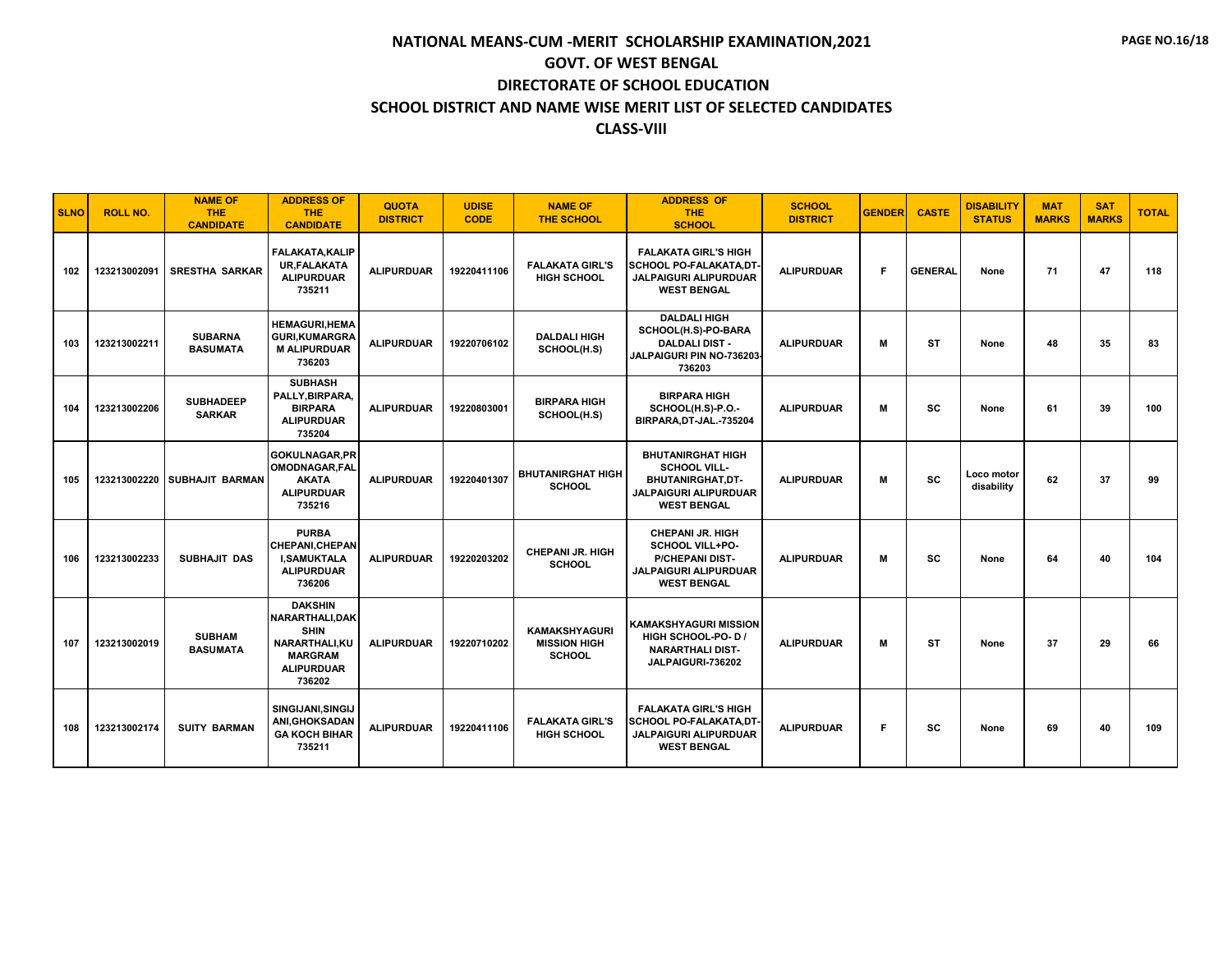| <b>SLNO</b> | <b>ROLL NO.</b> | <b>NAME OF</b><br><b>THE</b><br><b>CANDIDATE</b> | <b>ADDRESS OF</b><br><b>THE</b><br><b>CANDIDATE</b>                                                             | <b>QUOTA</b><br><b>DISTRICT</b> | <b>UDISE</b><br><b>CODE</b> | <b>NAME OF</b><br><b>THE SCHOOL</b>                      | <b>ADDRESS OF</b><br><b>THE</b><br><b>SCHOOL</b>                                                                  | <b>SCHOOL</b><br><b>DISTRICT</b> | <b>GENDER</b> | <b>CASTE</b>   | <b>DISABILITY</b><br><b>STATUS</b> | <b>MAT</b><br><b>MARKS</b> | <b>SAT</b><br><b>MARKS</b> | <b>TOTAL</b> |
|-------------|-----------------|--------------------------------------------------|-----------------------------------------------------------------------------------------------------------------|---------------------------------|-----------------------------|----------------------------------------------------------|-------------------------------------------------------------------------------------------------------------------|----------------------------------|---------------|----------------|------------------------------------|----------------------------|----------------------------|--------------|
| 109         | 123213002248    | <b>SUPRIYA DAS</b>                               | <b>1 NO</b><br>ROAD, BIRPARA, BI<br><b>RPARA</b><br><b>ALIPURDUAR</b><br>735204                                 | <b>ALIPURDUAR</b>               | 19220803002                 | <b>BIRPARA GIRLS HIGH</b><br><b>SCHOOL</b>               | <b>BIRPARA GIRLS HIGH</b><br><b>SCHOOL-VILL-ARABINDA</b><br><b>NAGAR COLONY.P.O.-</b><br>BIRPARA, DT-JAL-735204   | <b>ALIPURDUAR</b>                | F             | <b>GENERAL</b> | None                               | 76                         | 37                         | 113          |
| 110         | 123213002374    | <b>SURAVI DAS</b>                                | <b>NEW</b><br>SOVAGANJ, ALIPU<br>RDUAR.ALIPURDU<br><b>AR ALIPURDUAR</b><br>736121                               | <b>ALIPURDUAR</b>               | 19221400702                 | <b>ALIPURDUAR</b><br><b>NEWTOWN GIRLS</b><br><b>HIGH</b> | <b>ALIPURDUAR NEWTOWN</b><br>GIRLS HIGH -P.O.-<br>ALIPURDUAR, DIST- JAL-<br>736121                                | <b>ALIPURDUAR</b>                | F             | <b>SC</b>      | None                               | 65                         | 37                         | 102          |
| 111         | 123213002360    | <b>SUVOSHREE SAHA</b>                            | <b>SORBHOG</b><br><b>COLONY.KAMAKH</b><br>YAGURI, KUMARG<br><b>RAM</b><br><b>ALIPURDUAR</b><br>736202           | <b>ALIPURDUAR</b>               | 19220710802                 | <b>KAMAKSHYAGURI</b><br><b>GIRLS H. S. SCHOOL</b>        | KAMAKSHYAGURI GIRLS H.<br>S. SCHOOL-NPO-<br><b>KAMAKHYAGURI DIST-</b><br>JALPAIGURI-736202                        | <b>ALIPURDUAR</b>                | F.            | <b>GENERAL</b> | None                               | 75                         | 76                         | 151          |
| 112         | 123213002353    | <b>SWASTIKA GHOSH</b>                            | <b>MILL</b><br>ROAD, FALAKATA<br><b>FALAKATA</b><br><b>ALIPURDUAR</b><br>735211                                 | <b>ALIPURDUAR</b>               | 19220411106                 | <b>FALAKATA GIRL'S</b><br><b>HIGH SCHOOL</b>             | <b>FALAKATA GIRL'S HIGH</b><br><b>SCHOOL PO-FALAKATA.DT</b><br><b>JALPAIGURI ALIPURDUAR</b><br><b>WEST BENGAL</b> | <b>ALIPURDUAR</b>                | F             | <b>GENERAL</b> | None                               | 65                         | 42                         | 107          |
| 113         | 123213002159    | <b>TANIA MALLIK</b>                              | <b>UTTAR</b><br>PAROKATA, UTTA<br>$\mathbb{R}$<br>PAROKATA, SAMU<br><b>KTALA</b><br><b>ALIPURDUAR</b><br>736202 | <b>ALIPURDUAR</b>               | 19220710802                 | <b>KAMAKSHYAGURI</b><br>GIRLS H. S. SCHOOL               | <b>KAMAKSHYAGURI GIRLS H.</b><br>S. SCHOOL-NPO-<br><b>KAMAKHYAGURI DIST-</b><br>JALPAIGURI-736202                 | <b>ALIPURDUAR</b>                | Е             | <b>SC</b>      | None                               | 47                         | 39                         | 86           |
| 114         | 123213002328    | <b>TANISHA PAUL</b>                              | <b>SUBHASH</b><br>PALLY, BIRPARA,<br><b>BIRPARA</b><br><b>ALIPURDUAR</b><br>735204                              | <b>ALIPURDUAR</b>               | 19220803002                 | <b>BIRPARA GIRLS HIGH</b><br><b>SCHOOL</b>               | <b>BIRPARA GIRLS HIGH</b><br>SCHOOL-VILL-ARABINDA<br><b>NAGAR COLONY, P.O.-</b><br>BIRPARA, DT-JAL-735204         | <b>ALIPURDUAR</b>                | F             | <b>GENERAL</b> | None                               | 70                         | 48                         | 118          |
| 115         | 123213002101    | <b>TANMOY SAHA</b>                               | <b>SUBHAS</b><br>PALLY.BIRPARA.<br><b>BIRPARA</b><br><b>ALIPURDUAR</b><br>735204                                | <b>ALIPURDUAR</b>               | 19220803001                 | <b>BIRPARA HIGH</b><br>SCHOOL(H.S)                       | <b>BIRPARA HIGH</b><br>SCHOOL(H.S)-P.O.-<br>BIRPARA, DT-JAL.-735204                                               | <b>ALIPURDUAR</b>                | M             | <b>GENERAL</b> | None                               | 63                         | 57                         | 120          |